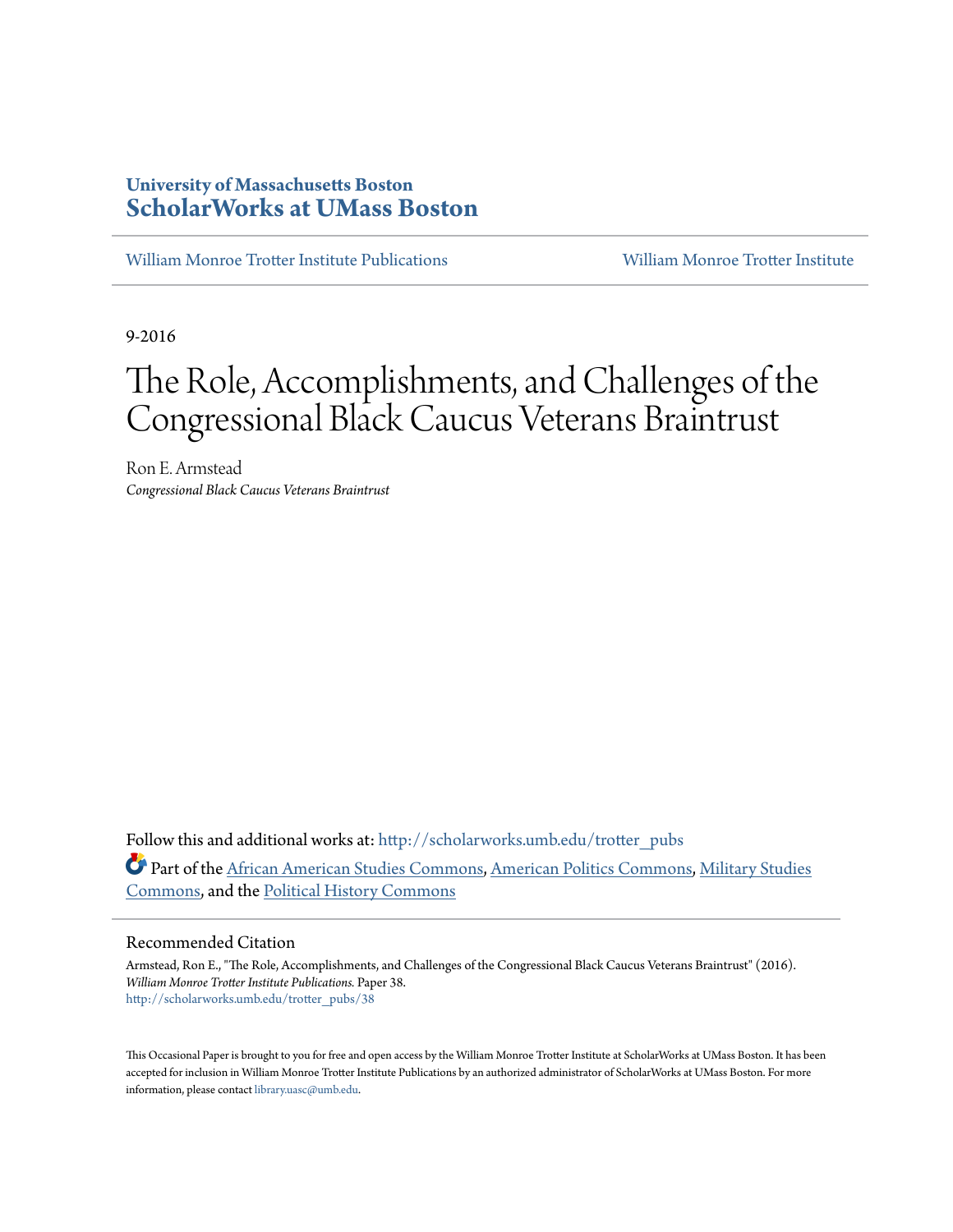# **25TH ANNIVERSARY REPORT**

# **The Role, Accomplishments, and Challenges of the Congressional Black Caucus Veterans Braintrust**

\_\_\_\_\_\_\_\_\_\_\_\_\_\_\_\_\_\_\_\_\_\_\_\_\_\_\_\_\_\_\_\_\_\_\_\_\_\_\_\_\_\_\_\_\_\_\_\_\_

\_\_\_\_\_\_\_\_\_\_\_\_\_\_\_\_\_\_\_\_\_\_\_\_\_\_\_\_\_\_\_\_\_\_\_\_\_\_\_\_\_\_\_\_\_\_\_\_\_

**Ron E. Armstead MCP, LSW Executive Director Congressional Black Caucus Veterans Braintrust**

**September 2016**

**WILLIAM MONROE TROTTER INSTITUTE**

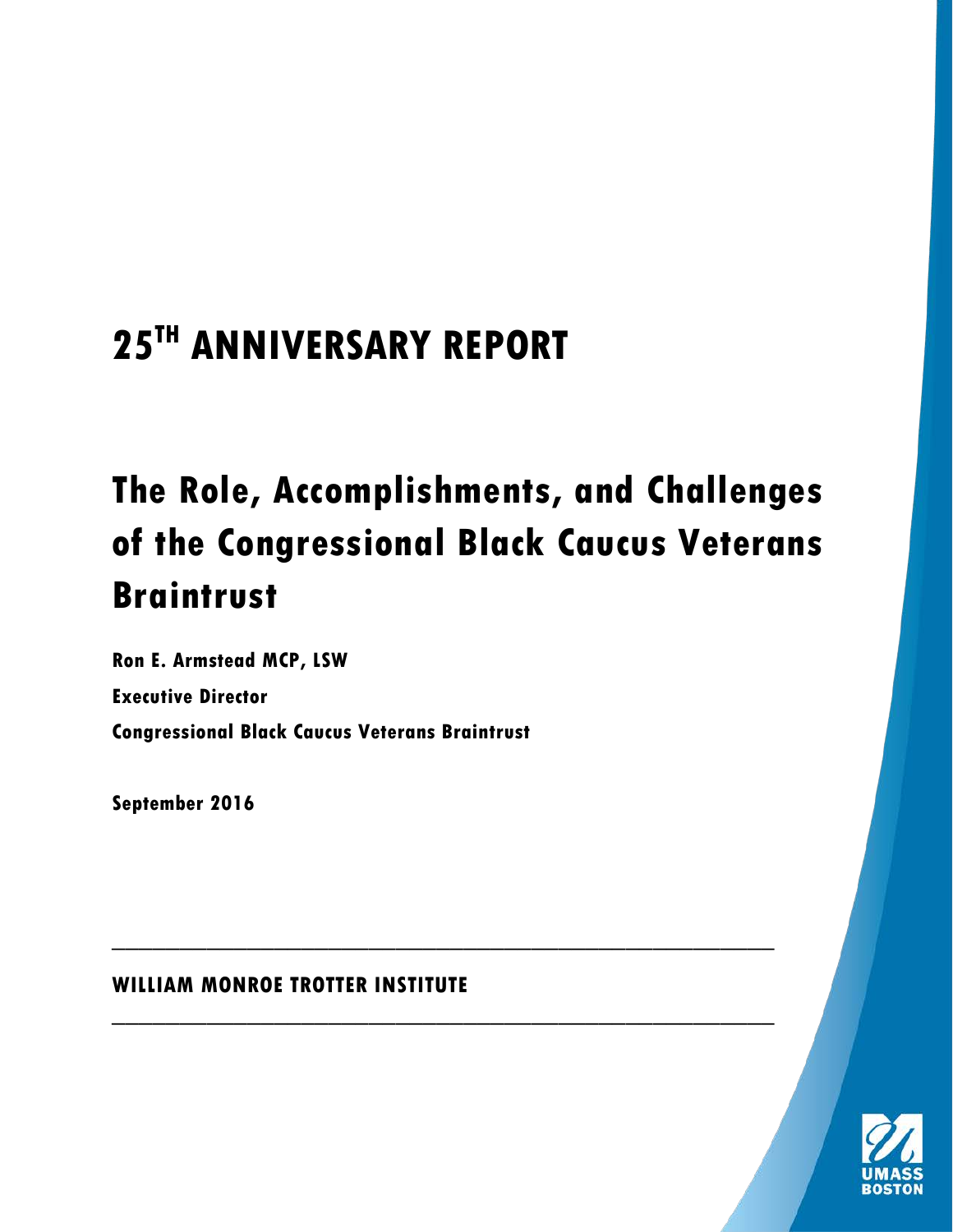#### **William Monroe Trotter Institute**

The Trotter Institute was founded in 1984 to address the needs and concerns of the Black community and communities of color in Boston and Massachusetts through research, technical assistance, and public service. Many forms of technical assistance are provided to community groups, organizations, and public agencies. The institute sponsors public forums as a means of disseminating research and involving the community in the discussion of public policy and other issues impacting Blacks locally and nationally. The Trotter Review, an annual journal, publishes articles addressing Black Studies, race, and race relations in the United States and abroad. The institute also publishes research reports and occasional papers on a broad range of topics, including education, employment and training, public health, economic and community development, and race relations.

#### **About the Author**

Ron E. Armstead is the founding executive director for the Congressional Black Caucus Veterans Braintrust. He was a consultant to the Advisory Committee on Minority Veterans under late Veterans Affairs Secretary Jesse Brown. Armstead holds a master's degree in city planning (MCP) from the Massachusetts Institute of Technology and is a licensed social worker (LSW) in the Massachusetts, with more than 30 years of experience. He also was a doctoral student at Howard University's Graduate School of Social Work concentrating in social policy and planning during the late 1990s.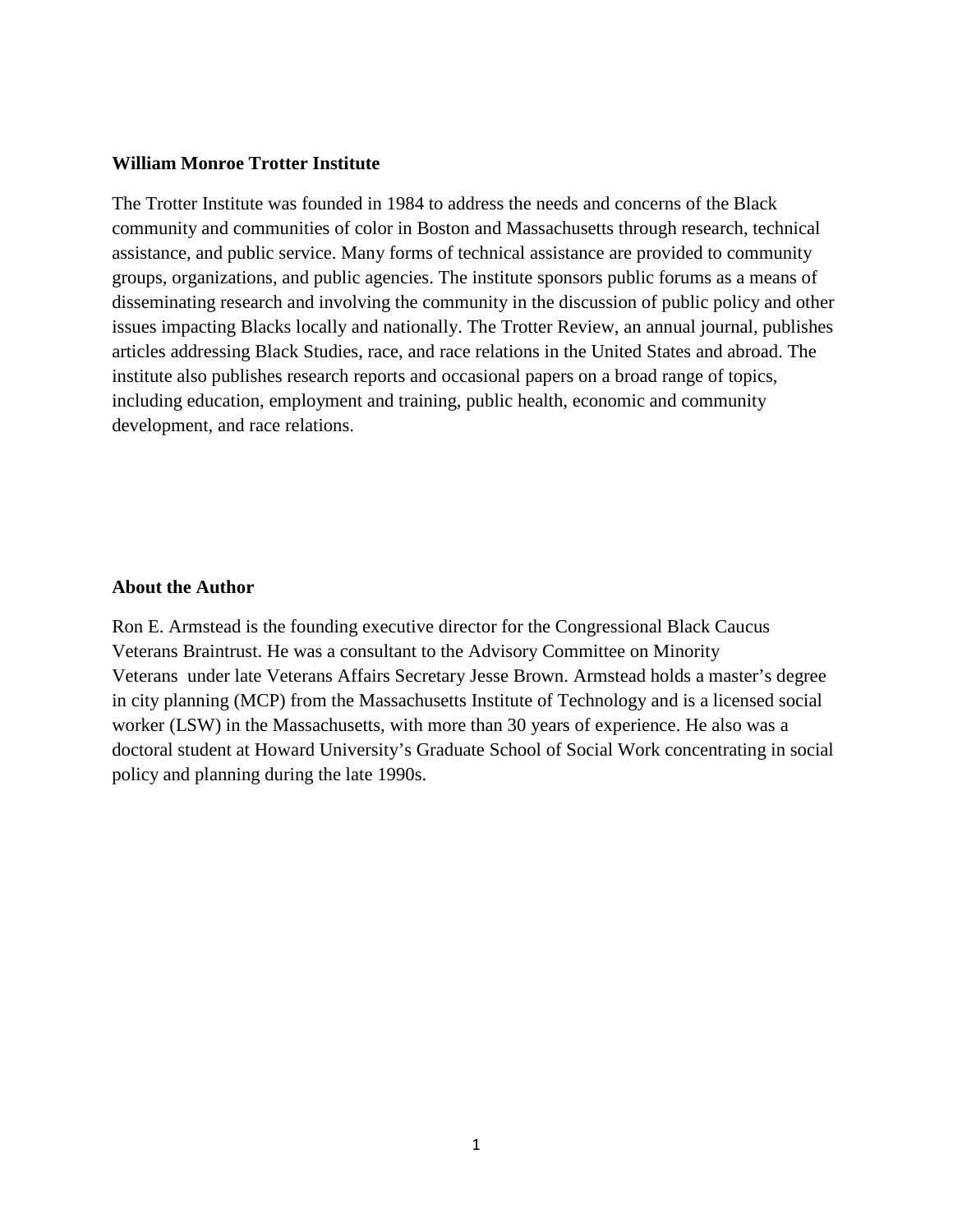**25th Anniversary Report** 

#### **The Role, Accomplishments, and Challenges**

# **Of the Congressional Black Caucus Veterans Braintrust**

**September 2016**

Ron E. Armstead MCP, LSW Executive Director Congressional Black Caucus Veterans Braintrust

ronearmstead@gmail.com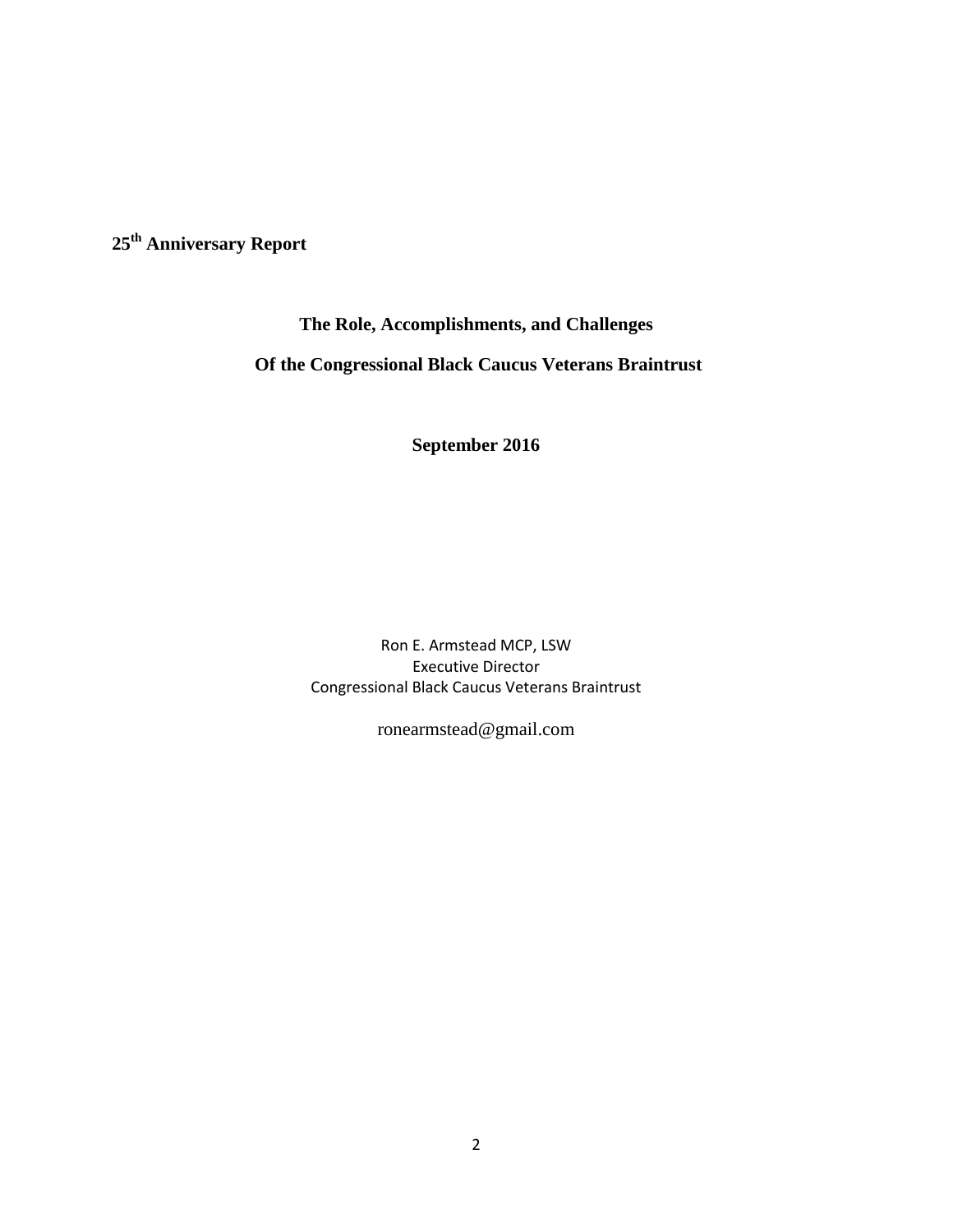#### **Introduction**

In 1971, the Congressional Black Caucus (CBC) began its seminal investigation of racism in the military. A year into the investigation, the caucus reported the military had done little, if anything, to address racism in the ranks (188 Cong. Rec., 6739-6744, 1972). The problem continued as one of the most critical issues for the CBC during the latter years of the Vietnam War (188 Cong. Rec. pp. E8674-8688).

Concurrently, in 1971, the CBC held its first annual dinner, which some 500 people attended, including the late actor Ozzie Davis. Over the years, this dinner has grown into a fiveday legislative conference, including workshops, issues forums, and "braintrust" sessions drawing more than 15,000 participants annually. In 1986, the Congressional Black Caucus Foundation (CBCF) was established as a nonpartisan research institute by CBC members and other concerned individuals who recognized the need to enhance Black involvement in all aspects of the political process. The current CBCF Annual Legislative Conference is perhaps the best known of the foundation's activities, and is the focus of national and international attention because each year it attracts a cross-section of Black leadership from the fields of politics, business, religion, civil rights, and veterans affairs. Each year issue forums and braintrust sessions bring together academicians, political leaders, government officials, community leaders, and the general public to address almost every aspect of concern to the Black community. Thus, the Congressional Black Caucus Foundation's Annual Legislative Conference (CBCALC) is recognized as one of the most important national Black socio-political gatherings for the development of new ideas. The political education, civic engagement, or activist participation and empowerment of Black America are its cardinal mission.

Representative Parren J. Mitchell (D-MD) created the braintrust model at the first dinner. As a new congressman, he was assigned to the House Small Business Committee and, determined to serve effectively, needed the expertise and resources of a cadre of individuals knowledgeable about small business and minority enterprise. Thus, Mitchell developed a braintrust of experts from across the country to advise him regarding legislation and the implementation of federal policy and programs. A series of braintrusts have since been stimulated by this model, including the Veterans Braintrust. Each meets during the CBCFALC and/or periodically throughout the year to review legislative action and to discuss recent developments.

First convened in 1988, during the eighteenth legislative weekend, the Veterans Braintrust has grown from a small core of founders to one of the largest single gatherings of Black or African American veterans in the country. It has evolved as a "think tank, advisory group, or advocacy group" to the Congressional Black Caucus, members of Congress, and other groups on such divergent issues as mental health, health care, employment and job training, higher education, small business development, homelessness, women, aging/elderly, families, and children as well as veterans of World War I, World War II, Korean War, Vietnam War, and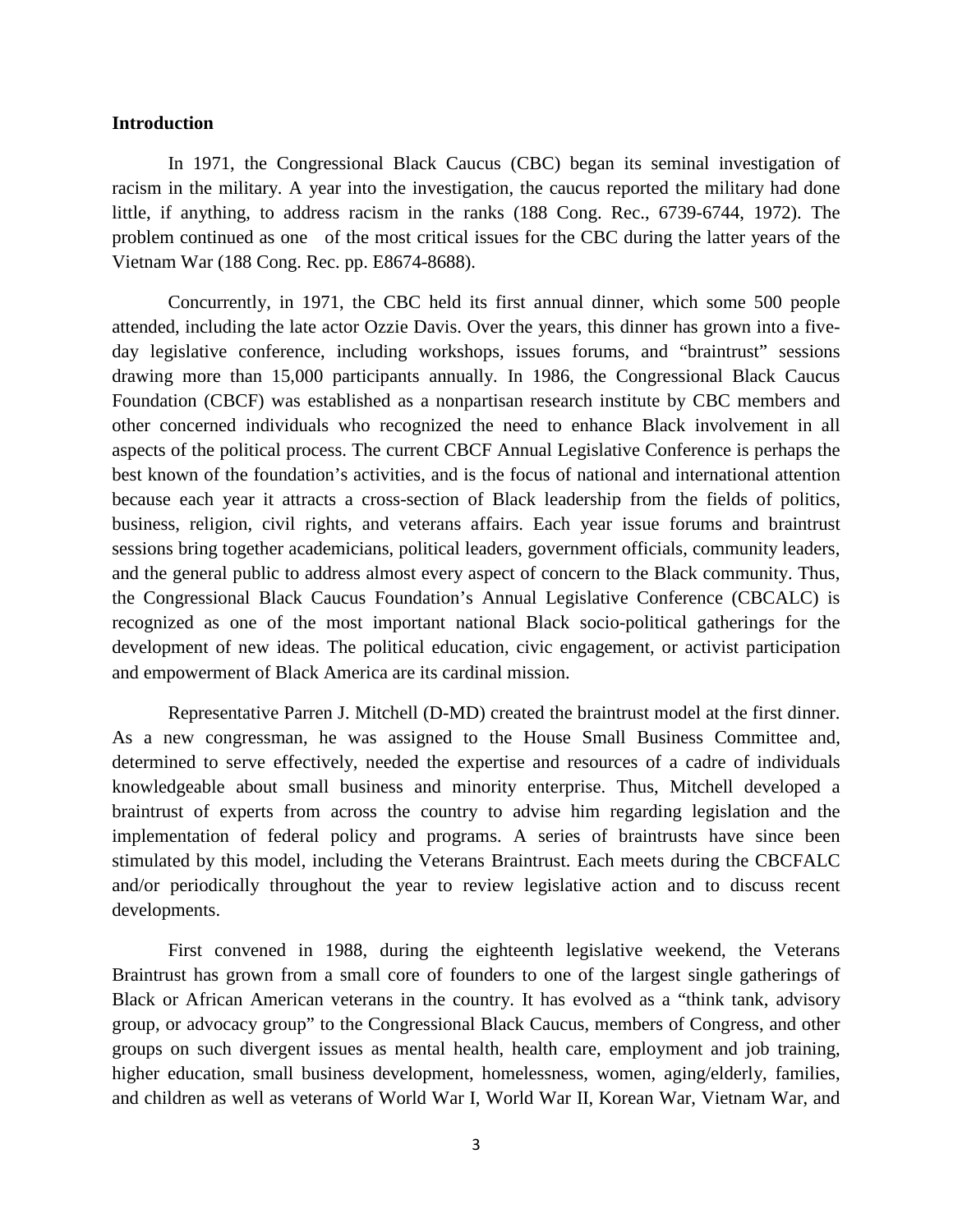the global war on terrorism, and combat soldiers transitioning from Iraq and Afghanistan and their families.

Over the past 25 years, the Veterans Braintrust has undergone three stages of growth and development. First, it was a random issues forum from 1985 to 1987. Second, it was elevated to a braintrust by Representative Mervyn Dymally (D-CA), then CBC's chairman, and chaired from 1988 to 1994 by Representative Charles B. Rangel (D-NY), a decorated Korean War veteran. Third, the chairmanship transitioned from a northeastern urban liberal and senior statesman to leaders from the US House class of 1992, Representative Corrine Brown (D-FL), now the ranking minority member of the House Committee on Veterans Affairs, and Representative Sanford Bishop, Jr. (D-GA), the ranking minority member on the House Appropriations Subcommittee on Military Construction and Veterans Affairs and cochair of the bipartisan Congressional Military Families Caucus. Brown and Bishop provided a more socially traditional leadership style.

#### **A Newer Approach to Veterans Affairs**

The Veterans Braintrust has tallied impressive accomplishments on behalf of Black or African American veterans. It has influenced federal legislation and programs, promoted historic recognition of their roles, supported resolutions on relevant issues, and and contributed to related conferences. On legislative matters, the braintrust has:

- Played an instrumental role in drafting language for the Comprehensive Homeless Veterans Act in the early 1990s
- Caused the introduction of legislation that ultimately created the Chief Minority Affairs Officer Act of 1992 and a subsequent law that created the Center for Minority Veterans
- Coordinated special hearings on African American veterans of the House Veterans Affairs Subcommittee on Oversight and Investigations in 1992, 1993, and 1994
- Had its comments and recommendations incorporated into the Veterans Entrepreneurship and Small Business Act of 1999
- Supported the cosponsorship of the Troops to Teachers Program Improvement Act of 1999
- Introduced through Representative Lane Evans (D-IL) legislation titled "Program Management Plan Navy Lung Disease Assessment Project Naval Health Research Center/Naval Lung Disease Assessment Program" under the National Defense Authorization Act FY 2001 that passed May 12, 2000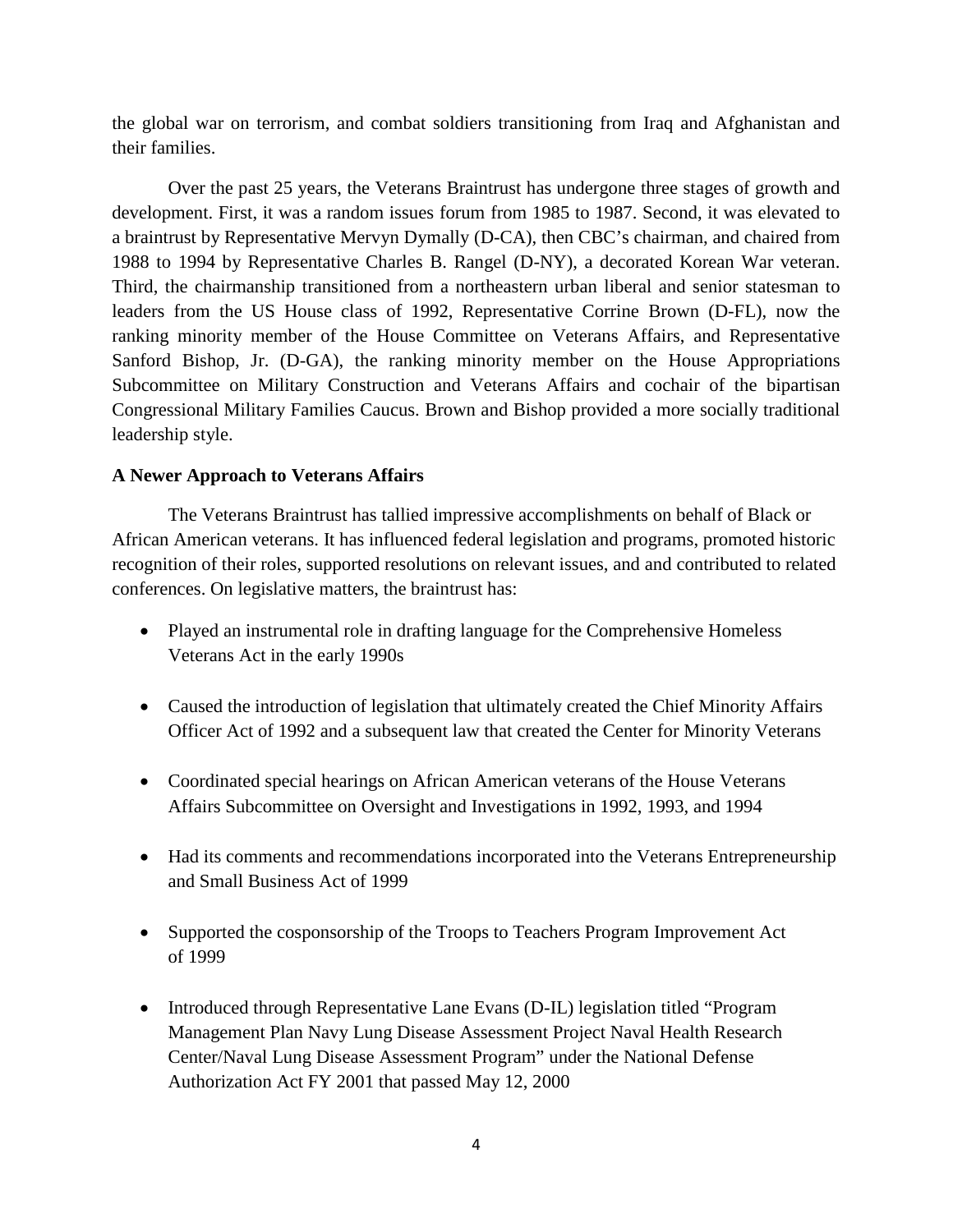- Advocated at an early stage for waiving requirements to receive Section 8 housing vouchers for homeless veterans, a stance that eventually gave rise to the Department of Housing and Urban Development's Veterans Affairs Supportive Housing (VASH) program
- Successfully pushed for broader funding under the Agent Orange Class Assistance Program by identifying the unmet needs of African American Vietnam-era veterans in the Readjustment Counseling Service program of the Department of Veterans Affairs
- Advocated for greater minority representation on the House Veterans Affairs Committee, leading to the assignment of four African American members to the panel in the 103<sup>rd</sup> Congress (1993-1994), the most at one time

The braintrust has also been involved in other advocacy activities on Capitol Hill that included shaping legislation that unfortunately did not pass Congress but raised awareness of issues of concern to African American veterans. As a result of those activities, the braintrust:

- Had its comments and recommendations incorporated into the Bringing America Home Act, a homeless and/or housing bill sponsored by Representative Julia Carson (D-IN) in 2003
- Supported the efforts of Representative Michael McNulty (D-NY) to reintroduce HR 304 to award the Congressional Medal of Honor to Sgt. Henry Johnson posthumously and of Representative Eddie Bernice Johnson (D-TX) to award the posthumous medal to Mess Attendant Dorius "Dorie" Miller, beginning in 2001
- Supported Representative Corrine Brown (D-FL) in her cosponsorship of three bills in 2005 regarding the Survivor Benefit Plan: HR 808, the Military Surviving Spouses Equity Act, to repeal provisions requiring the offset of amounts paid in dependency and indemnity compensation from survivor benefit plan annuities for the surviving spouse of former military personnel who are entitled to military pay or retired pay; HR 968, to change the effective date for paid-up coverage under the military survivor benefit plan from October 1, 2008; and HR 1573, to provide that the increase of \$250.00 per month in the rate of monthly dependency and indemnity compensation payable to the surviving spouse of a member of the armed forces who dies on active duty or as a result of a service-connected disability, shall be paid for as long as there are minor children, rather than only two years

The braintrust has also been involved in gaining deserved recognition for the contributions of African American military personnel in the nation's wars. It has: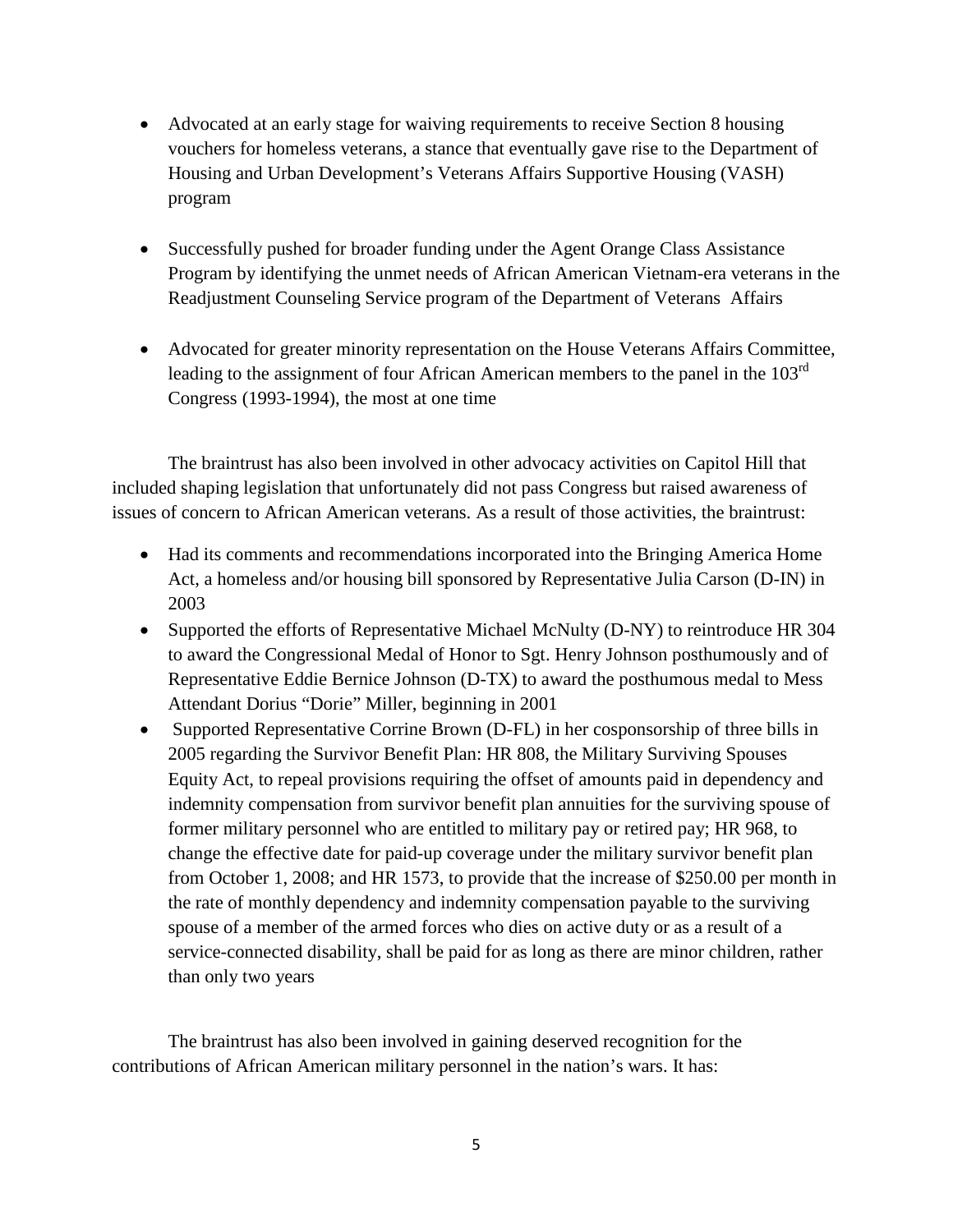- Recommended that Herman Johnson, Tuskegee Airman and son of a World War I hero, and Sgt. Henry Johnson be included in the African American National Biography, edited by Henry Louis Gates Jr. and Evelyn Higginbotham, a joint project of the W.E.B. DuBois Institute for African and African American Research at Harvard University and Oxford University Press
- Supported the \$1 million funding request of Representative Bishop for the Department of the Interior for a permanent collection and exhibit on African American POWs in Andersonville, Georgia during the Civil War, as well as adapted language for designing galleries showcasing historically significant achievements of African American POWs, encouraging visitors, walking the grounds, and offering lectures and other special events. Every activity was designed to further educate the public on the role African Americans played in various wars – Civil War, western frontier campaigns, Spanish-American War, World Wars I and II, Korea, Vietnam, Persian Gulf, Iraq, and other conflicts. Funding included acquisition, digitization, and staffing and was incorporated into 2004 fiscal year appropriations
- Supported Representative Elijah Cummings (D-MD), then CBC chairman, in the "Salute to Our African American Veterans of World War II – Thank You for Your Service" during the national dedication of the World War II Memorial in Washington, DC on May 28, 2004
- Coordinated the first-ever regional meeting with the Congressional Black Caucus Veterans Braintrust and Andersonville National Historic Site in Georgia, in conjunction with National POW Recognition Day (April 9, 2005)
- Coordinated the first annual Black History Month event of the Andersonville National Historical Site in conjunction with the African American Civil War Museum and Memorial in Washington, DC. Frank Smith Jr., the museum's founder and a native of Georgia, was keynote speaker on February 9, 2011
- Supported Rangel in his sponsorship of the famed Tuskegee Airmen for the Congressional Gold Medal (2007) and supported Representative Corinne Brown's sponsorship of the Moffett Point Marines for the Gold Medal (2012)
- Received designation from the Department of Defense as a World War II and Korean War Commemorative Partner, in 1994 and 2000
- Won approval as an official national partner of the American Folklife-Veterans Oral History Project in January 2002
- Through the years, the braintrust has endorsed efforts to pass resolutions in Congress and other forums to honor military personnel and their allies and to call attention to the concerns of veterans. In those efforts, the braintrust has supported:
- Rangel in his sponsorship of House Concurrent Resolution 71, passed October 8, 2003, recognizing the importance of Ralph Bunche, the first African American to win the Nobel Peace Prize, accomplished scholar, distinguished diplomat, and tireless campaigner of civil rights for people throughout the world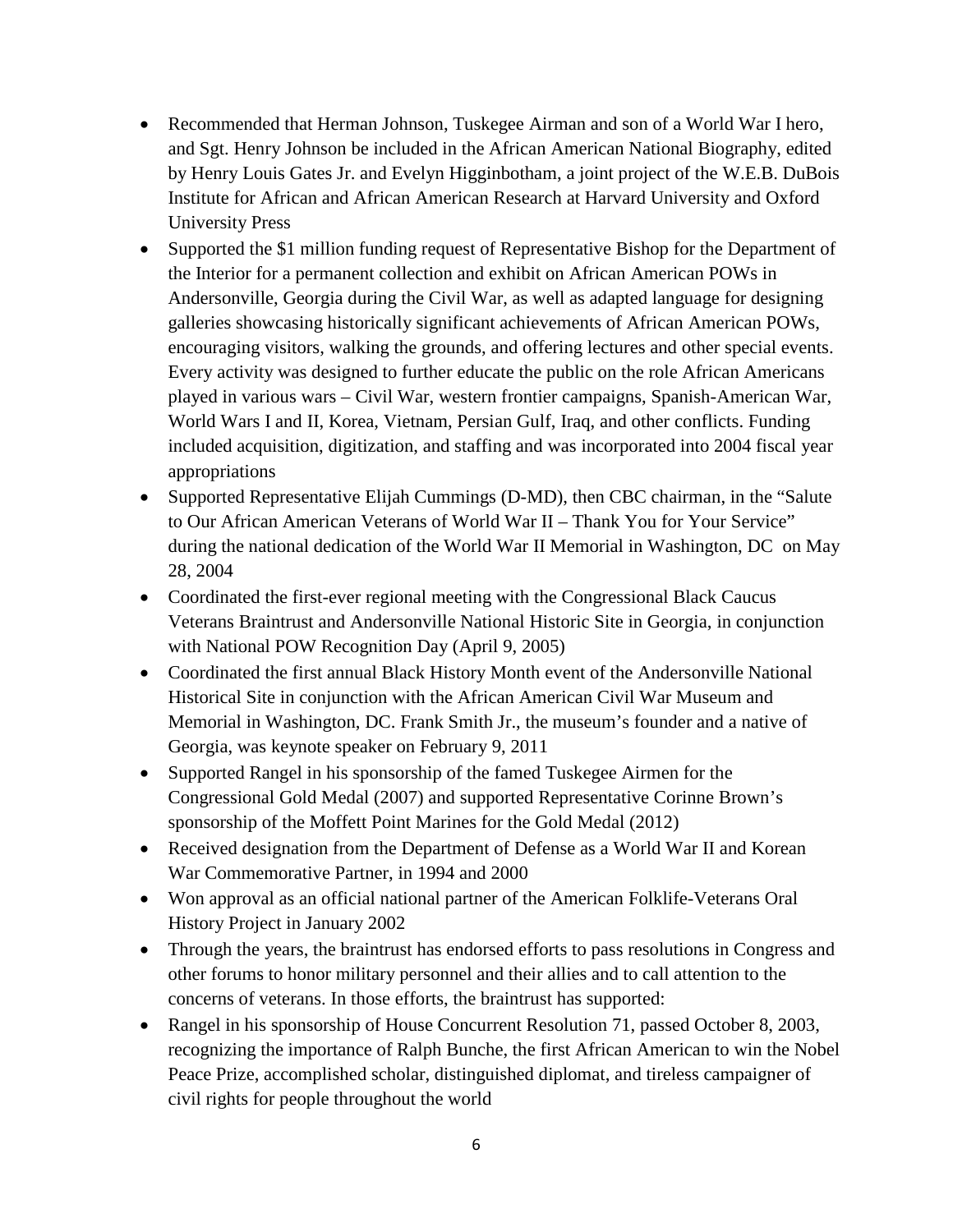- The special tribute to former prisoner of the Iraq war and Army Specialist Shoshana Johnson initiated by Rangel, in which the entire Congressional Black Caucus honored Johnson on Capitol Hill along with House Concurrent Resolution 210 passed on June 5, 2003
- Massachusetts State Representative Gloria Fox, a member of the National Black Caucus of State Legislators, and her Homelessness among Veterans resolution that the caucus passed on December 13, 2002, in Indianapolis, Indiana.
- Boston City Councilor Charles Yancey, past president and member of the National Black Caucus of Locally Elected Officials (NBC-LEO), in his Homelessness among Veterans resolution adopted by that caucus in 2004
- Fox and Maryland Delegate Clarence "Tiger" Davis, both members of the National Black Caucus of State Legislators, in their sponsorship of the Veterans Roundtable and Armed Services and Veterans Affairs Committee resolutions that the caucus passed in 2004 in Philadelphia, Pennsylvania

Finally, the brain trust has coordinated national and regional conferences and forums on veterans health and housing issues. In this role, it has:

- Hosted the "Yesterday's Military Heroes Ought Not Be Today's Homeless" forum in 1992, the forerunner to the National Homeless Summit in 1994 called by Veterans Affairs Secretary Jesse Brown (138 Cong. Rec. 1992)
- Coordinated the first-ever Pacific Northwest Conference on Post Traumatic Stress Disorder (PTSD) and Community Development, in Seattle in 1994
- Co-coordinated the Third Annual National African American Veterans and PTSD Conference in St. Louis during 1994, along with the fourth, fifth and sixth annual conference in conjunction with Center for Drug Abuse Research at Howard University in 1999, 2000 and 2006; and since then the E.Y. Williams Symposium Series hosted by the Department of Psychiatry and Behavioral Sciences at Howard
- Foreshadowed, by hosting a 2001 forum on disability and race, the Congressional Black Caucus Health Care Braintrust Annual Forum on Disability and Health led by nonvoting Delegate Donna Christian-Christensen (D-VI)

Emile Milne, former press secretary and legislative director for Rangel in Washington, DC, viewed other moments as the watershed events that have provided the greatest impetus for the Veterans Braintrust's growth and expanding membership. He cited Gen. Colin Powell's keynote speech and awards ceremony as chairman of the Joint Chiefs of Staff in 1990; the Tribute to the Original Tuskegee Airmen with Lt. Gen. Benjamin O. Davis, Jr. in 1993, and President Bill Clinton's Salute to World War II African American Veterans in 1994.

The Veterans Braintrust has received other honors in recognition of its advocacy, besides the Defense Department designation as a commemorative community. It received the NAACP's prestigious Julius E. Williams Distinguished Community Service Award in 2000 and in 2005,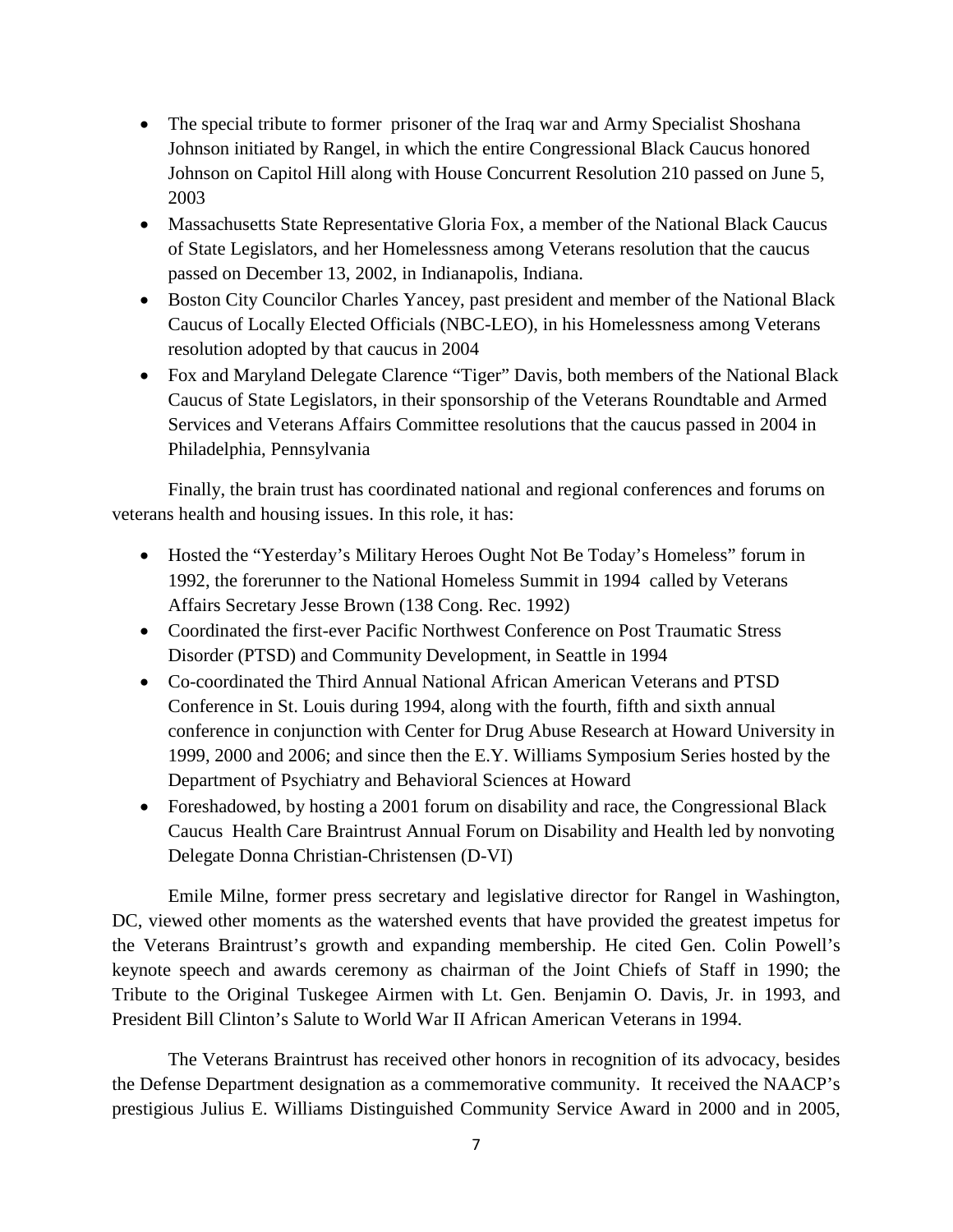the George Washington Honor Medal from the Freedom Foundation at Valley Forge, Pennsylvania.

#### **Veterans Braintrust Executive Committee**

Executive committee members have simultaneously directed or managed local community based initiatives, veterans nonprofit corporations and vet centers; and have lectured around the country. They have also helped plan and develop numerous workshops and conference proposals for presentation at state and national conferences, such as those of the National Association of Black Social Workers, the National Medical Association, Blacks in Government, the New Jersey Black Issues Convention, the International Society of Traumatic Stress Studies, the NAACP, and the National Black Caucus of State Legislators. Since 1995, they have attended international veterans gatherings in Africa and other continents through the braintrust's involvement with the World Veterans Federation**,** located in Paris. Those meetings, for example, have taken them to: Marrakech, Morocco (1995); Paris (2000); Abuja, Nigeria (2001); Johannesburg, South Africa (2003); Kuala Lumpur, Malaysia (2006); Maputo, Mozambique (2008); Amman, Jordan (2012) and Stockholm, Sweden (2013).

#### **Strategic Assessment and Evaluation**

According to Lawrence Gary, professor emeritus of the Howard University Graduate School of Social Work, the Veterans Braintrust is "A Case Study in Black Males Organizing for Political Power." From this perspective, as a case study, it offers details, insights, and a sociocultural and political-historical context about how African American males (and increasingly females) as veterans have struggled to self-actualize and readjust, rather than harbor, or succumb to, self-destructive impulses, attitudes, and behaviors. Further, he strongly urged members of the Veterans Braintrust "to get organized, get incorporated, and put resources in place."

This professional assessment is extremely important because it offers additional validation for the role and function of the braintrust by simply saying that it has significance. Moreover, Gary's assessment also serves as a special testament to its forward movement, unprecedented caliber of subject matter expertise, professionalism, and the quality content of its forums and national sessions. That assessment also reinforces its steadfast efforts to become a new standard bearer in terms of leading a veterans affairs paradigm, or cultural shift, championing diversity or inclusiveness, and an expansion beyond the traditional veterans service organization model (i.e., older White conservative males only club), or existing CBC member districts (representing 80 percent of the African American population in America) and build a new advocacy group, national support network, and knowledge base.

While perhaps viewable from the vantage point of a work-in-progress, or an emerging institute and/or institution, it is historically, socially and politically grounded within a contextual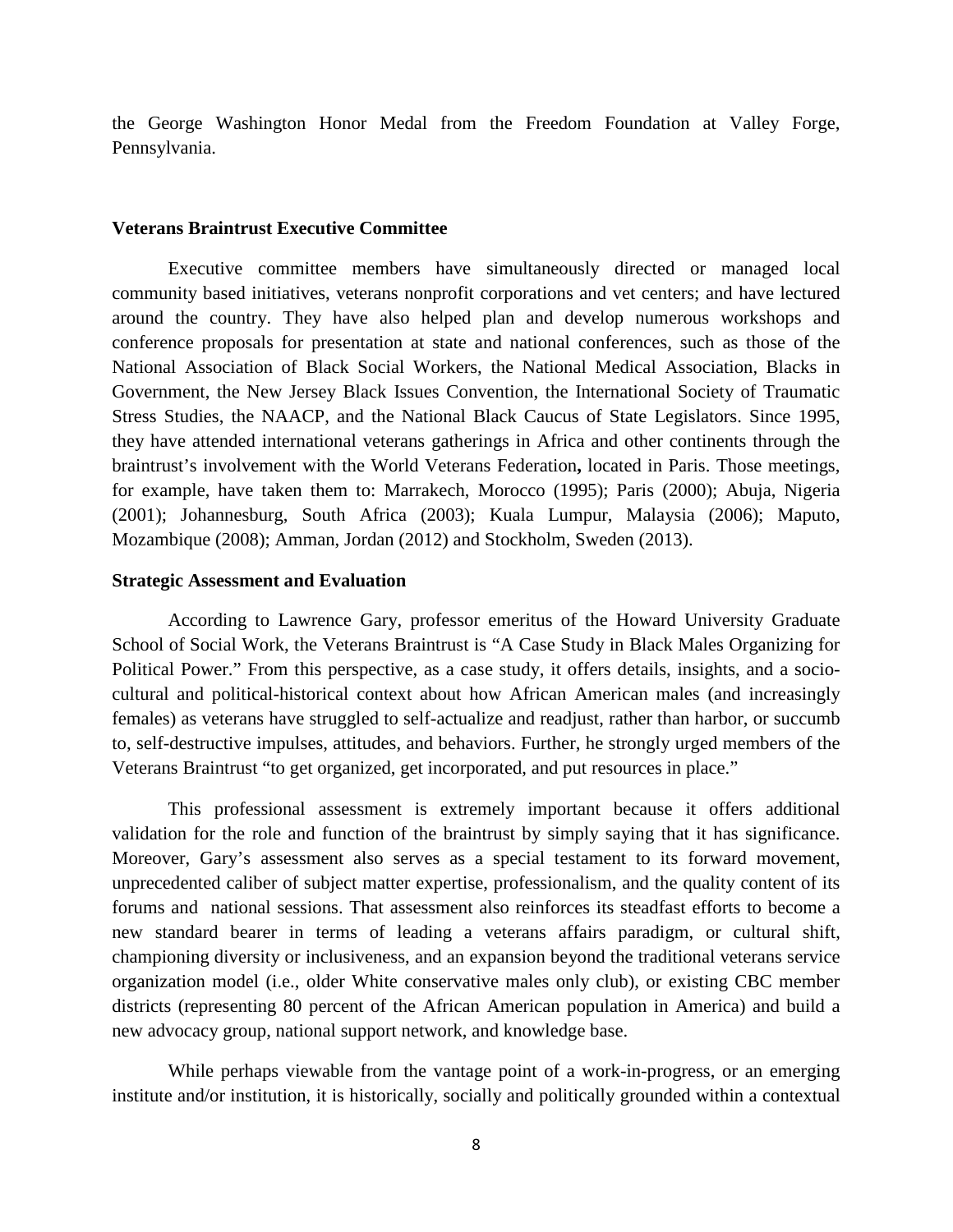framework involving racially biased U.S. governmental policies, practices, and programs of the military, Department of Veterans Affairs, and ultimately the country. There are two prime examples. During the Civil War, Black soldiers earned the right to citizenship on the battlefield, but were treated as second class citizens. Many members of the U.S. Colored Troops were exslaves who were illiterate, did not know how to advocate for themselves and lacked state and national advocacy groups.

Subsequently, according to Ira Russell, an Army surgeon, a large number of Black soldiers died from neglect by White officers and medical personnel (Humpheys, 2008). The other is the Tuskegee Veterans Hospital saga of syphilis, misdiagnosis of behavioral disorders, and bad conduct military discharges to Black veterans making them essentially ineligible for veterans benefits. There were also Jim Crow state laws that prohibited White doctors and female nurses from touching Black veterans who were patients (Kaplan, 2005).

Evaluations of braintrust forums have supplied critical assessment and feedback on panels, keynote speakers, awards ceremonies, themes, time management, legislative and policy recommendations, audience participation and questions, and potential areas of future research dealing with socioeconomic, political, and health-related issues, programs, and public policies.

The braintrust has forged a national purposive group and committed itself to addressing a host of overarching themes, issues, and concerns, such as unemployment and underemployment, post-traumatic stress disorder (PTSD) and mental illness, homelessness and health disparities, and historical evidence. Thus, the Veterans Braintrust is able to successfully say its cumulative accomplishments to date have proven significant. Moreover, recent summary evaluations over the past several years have provided additional knowledge and insights, as well as constructive feedback in terms of thinking, conceptualizing, designing, planning, and developing strategies, positioning itself, honing national organizing and leadership skills, building relationships and trust, targeting key socioeconomic and political issues, defining agendas, and controlling process management for the future. It has also built incrementally on its past successes - from the unique perspective of the strengths of African American veterans.

A few examples of comments from Veterans Braintrust forums include:

#### **Adriane Lentz-Smith, associate professor and director of undergraduate studies, Duke University's History Department (2014)**

"There's actually a deeper and longer story, or view of the origins of the Civil Rights Movement than that of the 50s Brown v. Board of Education Decision of 1954 and the 60s successful passage of the 1964 Civil Rights Act." New scholarship lends a sense of a longer and harder civil rights struggle, one that dates back at least to the World War I, leading Pellom McDaniels, a curator at Emory University's library to call for the creation of a Consortium for the Study of African Americans in World War I.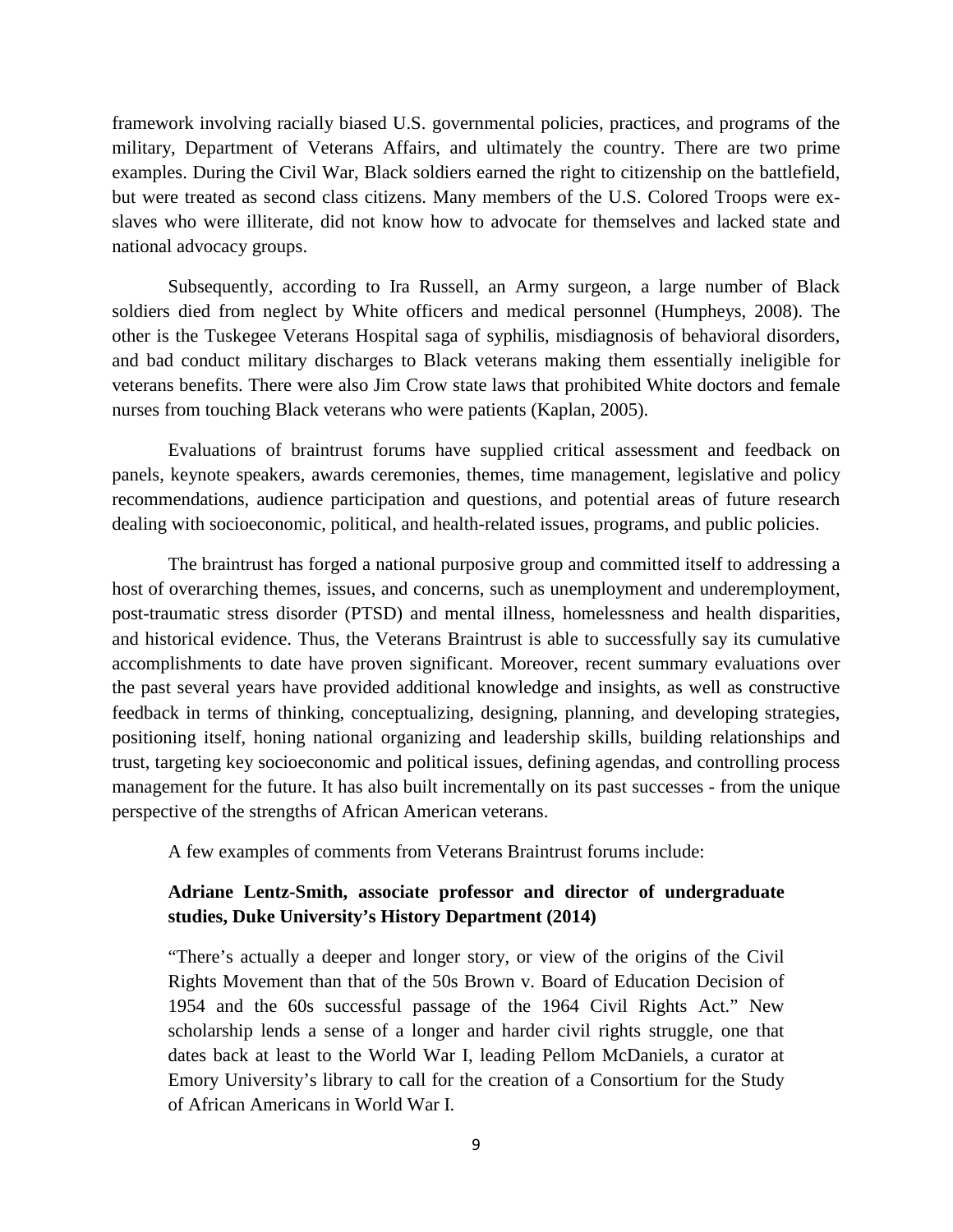#### **Everett Kelley, national vice president, American Federation of Government Employees (AFGE) and Army veteran (2013)**

"We still have a great deal of work to do to fulfill President Obama's mandate in Executive Order 13518 to make the federal government the leader in creating new job opportunities for veterans. Veterans comprise nearly 42 percent of DOD's workforce, nearly 25 percent of Homeland Security's workforce, and nearly 28 percent of VA's workforce. In conclusion, we need to find a solution to the [federal budget] sequester, and not hold our military and their civilian supporters hostage. That is why AFGE is supporting HR 2785, introduced by Congressman (Tim) Walz (D-MN) to expand veterans' preference rights for Reservists, and for employees of the VA health care system who do not have Title Five appeal rights."

# **Gen. Lloyd Austin III, 33rd vice chief of staff, the first African American to hold that prestigious position (2012)**

"Our challenge is to continue to find ways that we may better assist our separating or retiring service members. They represent the very best of America," Austin said. "They are highly disciplined, principled, mission-focused and often mature beyond their years. They've learned a tremendous amount over the course of these wars about the value of hard work and teamwork and, ultimately leadership. And they've put these skills into practice in some of the most challenging environments on earth. Suffice it to say, they will enhance the efforts of any organization or any team that they are a part of. And so, I hope that you will continue to talk about them to folks who may be in a position to hire them or support them in some way as they look for opportunities to contribute after transitioning from the military back to civilian life."

#### **Four Star Gen. John E. Wilson, U.S. Army, Ret., second African American to achieve that rank in the history of the American military (2011)**

"Today, some 70,000 plus homeless veterans exist – about 50% are minorities. These conditions beg for a comprehensive, coordinated program between the administration, Congress, and the corporate sector. For example, as we tackle the unemployment issue, we need an accounting of the skill sets of the unemployed soldiers, or soon to be released population, as well as a survey of the functional areas they desire training within. Armed with this information, we may begin to forge partnerships with accredited vocational entities and trade schools. Accordingly, this effort could also facilitate the recruiting by our business community and allow them to recommend key courses for the curriculum which could enhance one's chances for employment."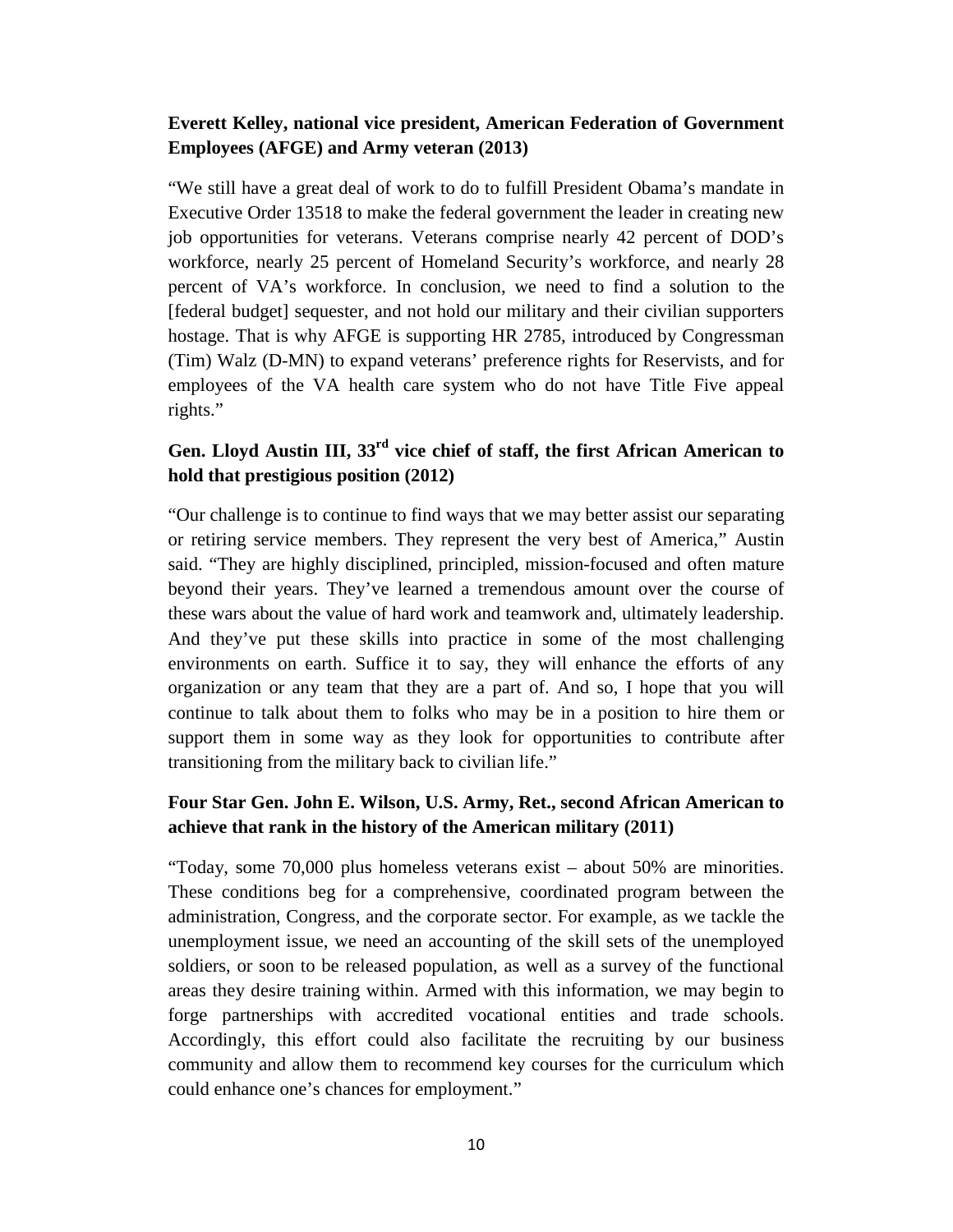# **American Psychological Association Presidential Task Force Report: The Psychological Needs of U.S. Military Service Members and Their Families: A Preliminary Report, February 2007 (2010)**

"A major limitation cited in the Report of the Presidential Task Force on Military Deployment Services for Youth, Families and Service Members was the scarcity of rigorous research on the mental health and well-being of service members and families during periods of major military operations. Significant gaps exist in our understanding of the complex psychological and social effects on military personnel confronting the kinds of war zone exposures characteristic of the Global War on Terror and, in turn, the effects on their friends and family. Also of concern is the absence of research examining the unique needs of special populations (e.g. female service members, National Guard members, Reservists, and minorities)."

# **Kristin Lester, clinical psychologist, Women's Health Sciences Division, National Center for Post-traumatic Stress Disorder, VA Boston Health Care System (2009)**

"Despite African Americans positive attitudes regarding treatment, they had higher early termination rates compared to Caucasians. We do not know the exact reasons for this finding although it is similar to findings from the existing literature which indicates that African Americans initially have more (pretreatment) positive attitudes toward mental health care, but after utilization their attitudes are far less positive than Caucasians, and they tend to drop-out of (VA PTSD) treatment more frequently."

# **William King, professor of Afro-American Studies and associate chairman of the Department of Ethnic Studies, University of Colorado at Boulder (2008)**

"The chief weakness I find in the VA Health Disparities Report (2007) is no indication of what will be done to correct the problem of health disparities. Much of what is reported has been known for several decades. The issue now is how do we fix a VA system that was born and bred in a society that is insensitive to differences and operates on the myth of universality."

#### **James Westheider, professor of American History, University of Cincinnati-Clermont College (2007)**

"The testimonies we have heard today point to a much wider struggle, and unfortunately, as Major General Vance Coleman has so eloquently illustrated, it also includes gender orientation. Many of the same criticisms aimed at African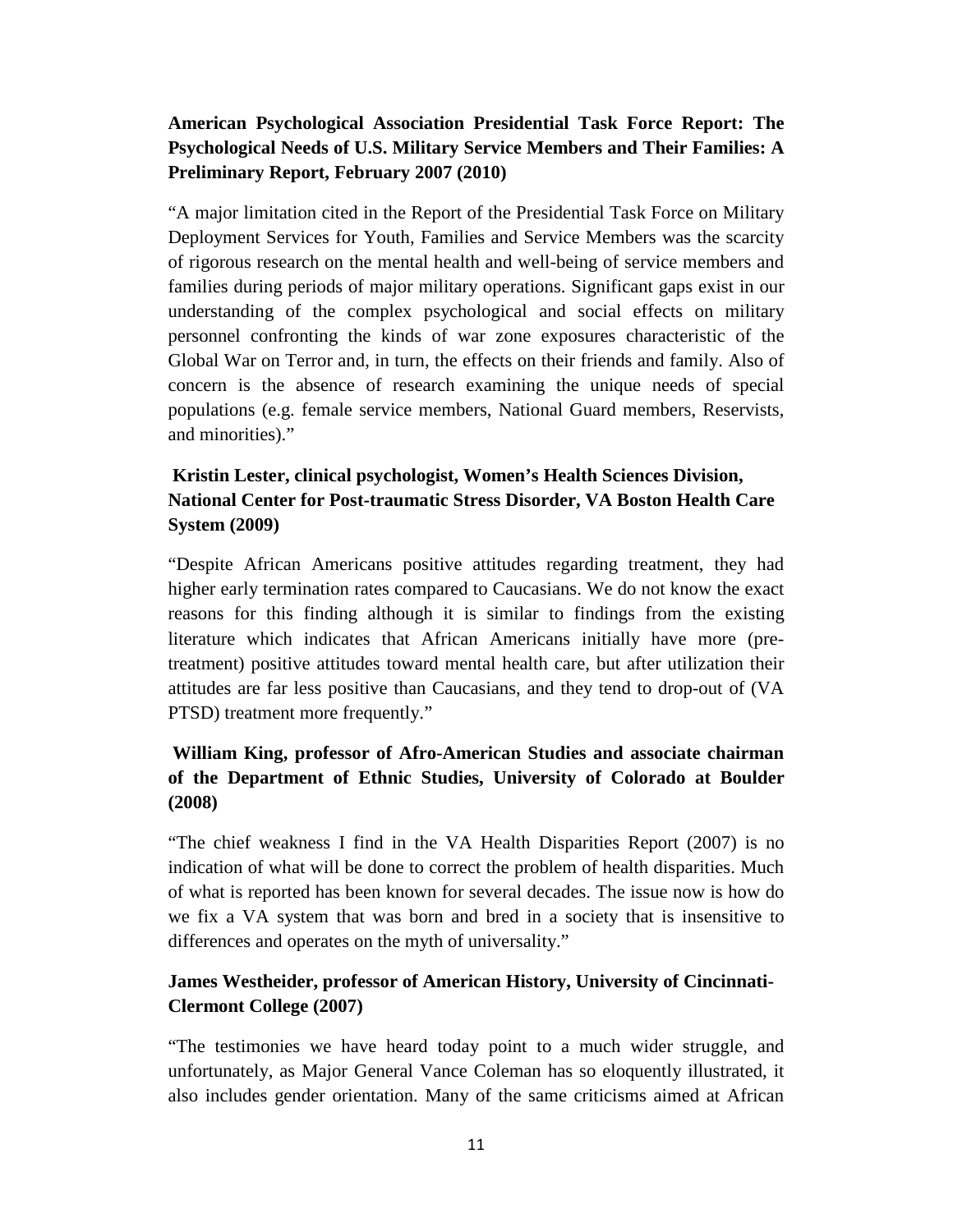Americans in the past to denigrate their worth as soldiers are now being aimed at gays and lesbians in the military. But if we have learned anything here today its that prejudice can be overcome, and perhaps the experiences of African Americans in the military can serve as a guide for future groups facing harassment and bigotry."

#### **Elizabeth Allen, retired associate professor, Department of Nursing, University of Michigan, Ann Arbor (2006)**

"On the issue of research participation, it appears that the VA researchers are unaware of the involvement of African Americans in the military, since greater than 25% of the military is African American. The other group left out of the process are women. Research done in veterans facilities and sponsored by the Veterans Administration has systematically omitted women from quality health care, relevant research, and compensation related to military participation. And today health services for women veterans are primarily based on problems of reproduction. Further, many providers in the VA system have the misplaced belief that all women regardless of the conflict were safe behind the lines. In addition to the fact that women veterans were not allowed to participate in congressionally chartered veterans service organizations (VSOS) until the Vietnam Conflict."

#### **Henry Tomes, executive director, Public Interest Directorate, American Psychological Association (2005)**

"Preliminary reviews reveal published studies on widows and widowhood, but few studies have been published on the effects of widowhood on the survivors of military veterans. In general, studies have indicated the adjustment and readjustments required of widows and widowers following the death of spouses. However, little has been written (or published) about the unique impact on veterans' wives, and more recently husbands, who must make those adjustments following the death of the soldier or veteran."

#### **Leisa D. Meyer, associate professor, Department of History, College of William and Mary (2004)**

"What became abundantly clear in the powerful testimonies of the African American women veterans who spoke during this panel were two vital issues. First, the inadequacy and sometimes absence of adequate Veterans Administration services and programs for female military veterans. Second, the invisibility of their struggles and their frustration with the lack of methods available for redress."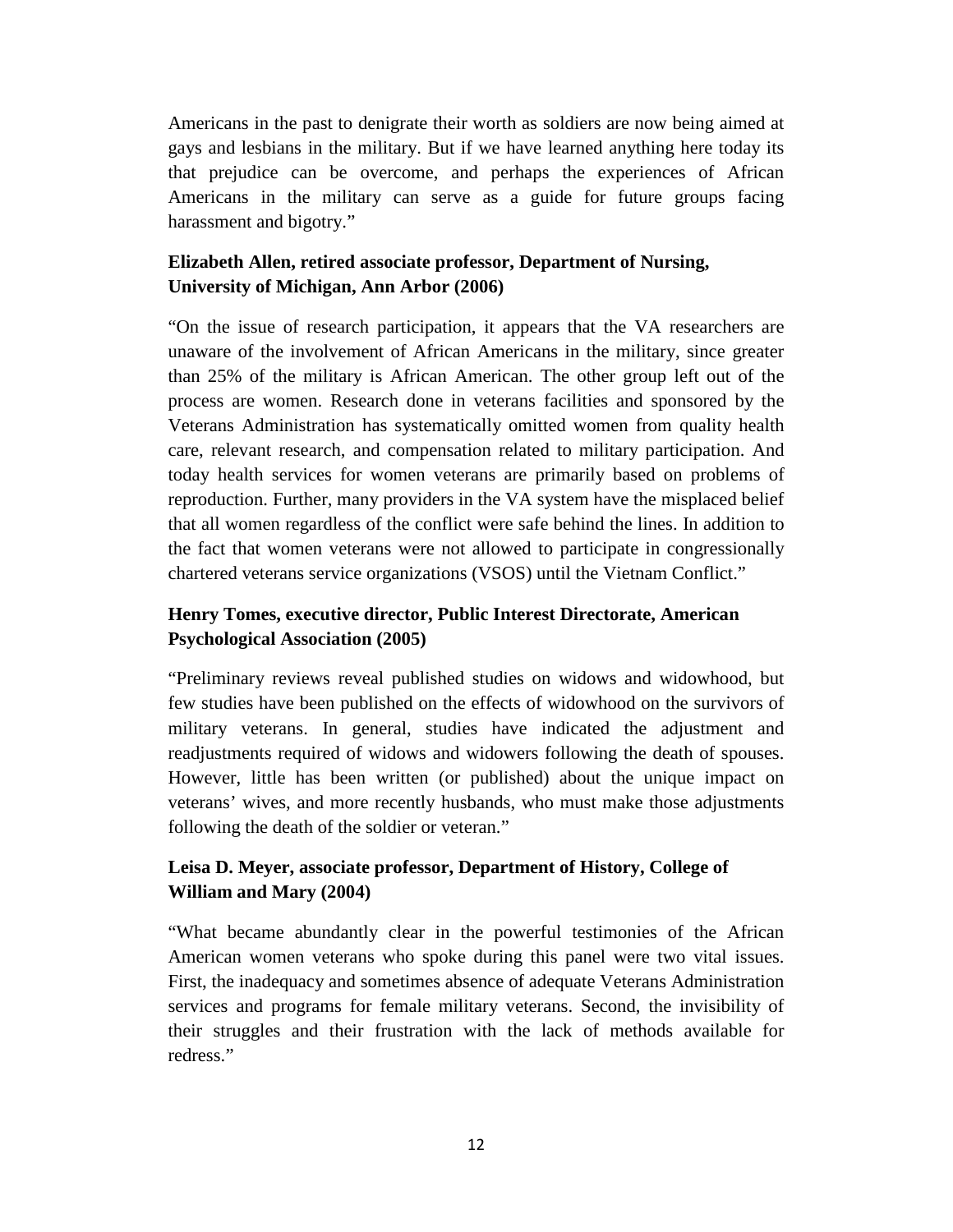# **Steve Harris, author of** *Harlem's Hellfighters: The African American 369th Infantry in World War I* **(2003)**

"First, I was moved by the passion of all the panelists and the issues, stories, and experiences they shared with everyone. It was inspirational. I felt myself choking up on occasion. But, when the son of the first African American officer to win the Medal of Honor talked so movingly about what it meant to him, his family, and to the nation there were tears running down my cheeks. And I know I was not the only person there who felt that same emotion."

# **George White Jr., assistant professor of history and African American studies, University of Tennessee at Knoxville (2002)**

"Given the intelligence, articulation, and gripping emotion of the presentations, there is no doubt that future panels should be convened and these stories should be disseminated in as wide a fashion as possible, either through television, movies, books, internet collections, etc. I highly commend the Veterans Braintrust for staging such a wonderful session and encourage them to continue their commitment to the betterment of the lives of Black veterans."

# **Sylvia Walker, director, Howard University Research & Training Center (2001)**

"The program reinforced the valuable contributions that veterans continue to make to America and to the cause of the disabled. While it highlighted the accomplishments, it also left room for articulating the shortcomings and the way forward. Most importantly, the forum created an atmosphere in which the voices of all concerned could be heard and respected."

# **Charles Johnson Jr., associate professor, Department of History and Geography, Morgan State University (2000)**

"The Korean War issues forum was a major success. There were many revelations that are generally unknown to the public and the informative, provocative, and emotional presentations which revealed difficulties that the soldiers faced provided the audience with a stronger impression of the struggles of these brave men than any history book ever could. Serving in airborne, artillery, infantry and ranger organizations, their experiences were different, but all suffered indignities from hardened White officers and noncommissioned officer cadres who attempted to maintain segregation at any cost…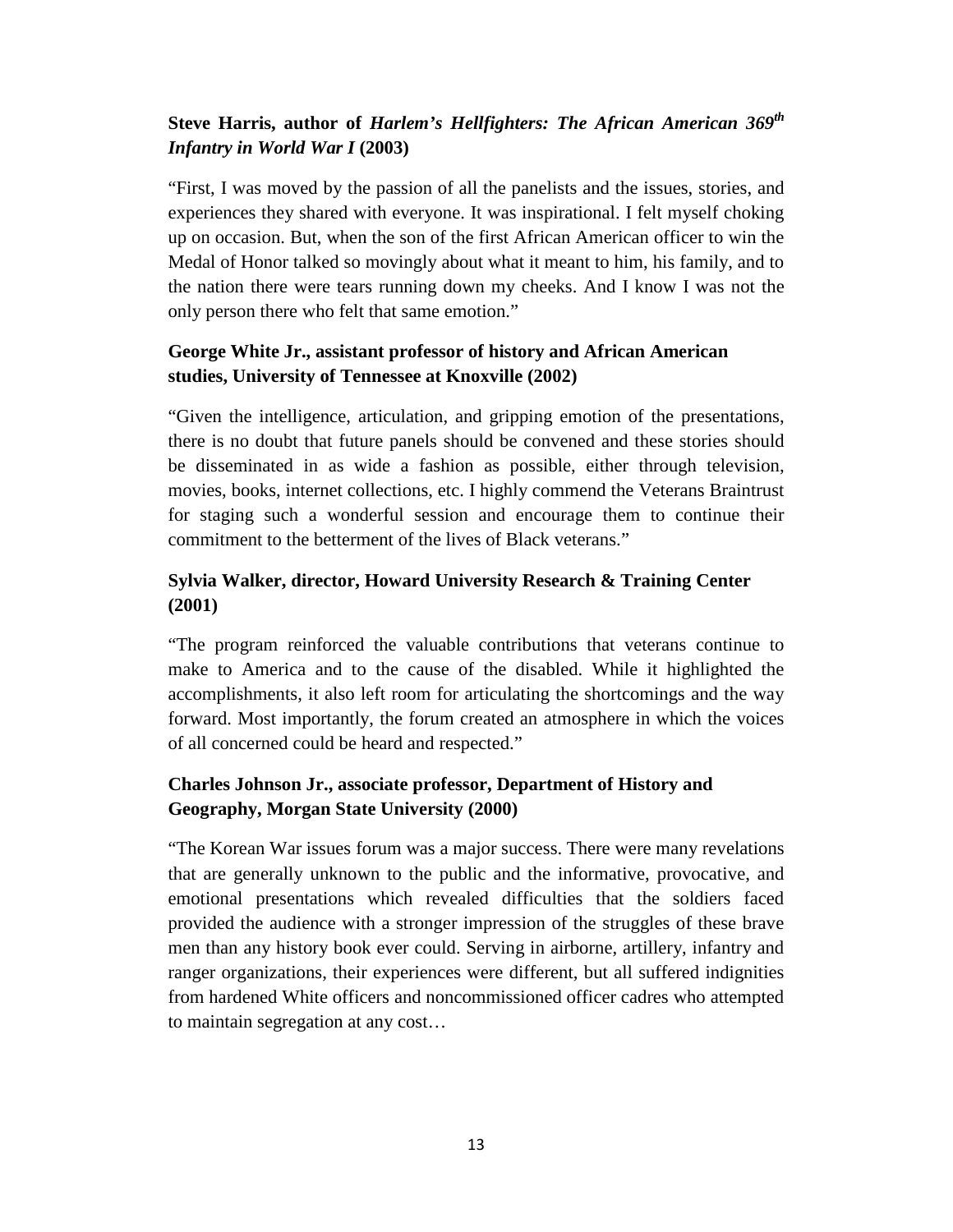"The involvement of African American soldiers must be included in the narratives of the Korean War before we lose these eyewitnesses and measures should be undertaken to establish a monument that recognizes their military service."

# **Deborah Newman Ham, professor, Graduate Faculty, Morgan State University, Department of History and Geography (2000)**

"I also believe that there is no stronger argument than the blood and sweat of African American soldiers for the equitable inclusion of African Americans in every aspect of the United States political and economic system. These men have fought in every conflict since the French and Indian Wars. It is past time that their role should be celebrated and compensated."

# **Shari Miles, director of the African American Women's Institute, Howard University (1999)**

"An evaluation instrument should be prepared for the audience and the panelists to complete. Another obvious concern is the lack of female representation among the presenters and the lack of discussion of the specific concerns of female veterans."

#### **Michael Tanner, director of health and welfare studies, Cato Institute (1999)**

"The program was highly successful at what might be called the tactical level, but less so at the strategic level. In short, a discussion of problems is important, but I would like to have seen more focus on solutions. There is always a temptation to turn such sessions into '*gripe sessions.'* I don't mean to imply that these panels went that far, but I think they were not as successful as they might have been if they had been more solution-oriented. I think many people left the event, as I did, with a better appreciation of some of the problems that African American veterans face, but without any real idea of what needs to be done to deal with the problems."

# **Phil Schervish, associate professor, Howard University, School of Social Work (1998)**

"The position of the Veterans Braintrust should be proactive – Braintrust members must read the Federal Register daily to stay informed, and equally important, was the need for all issues discussed, such as bad discharges, homelessness, remedial and adult education, PTSD disability, job retraining, health care, and small business development, to be seen as interconnected, and not as competing ones. Further, the issue of education should be the common denominator for the frequently overlapping and often interconnected concerns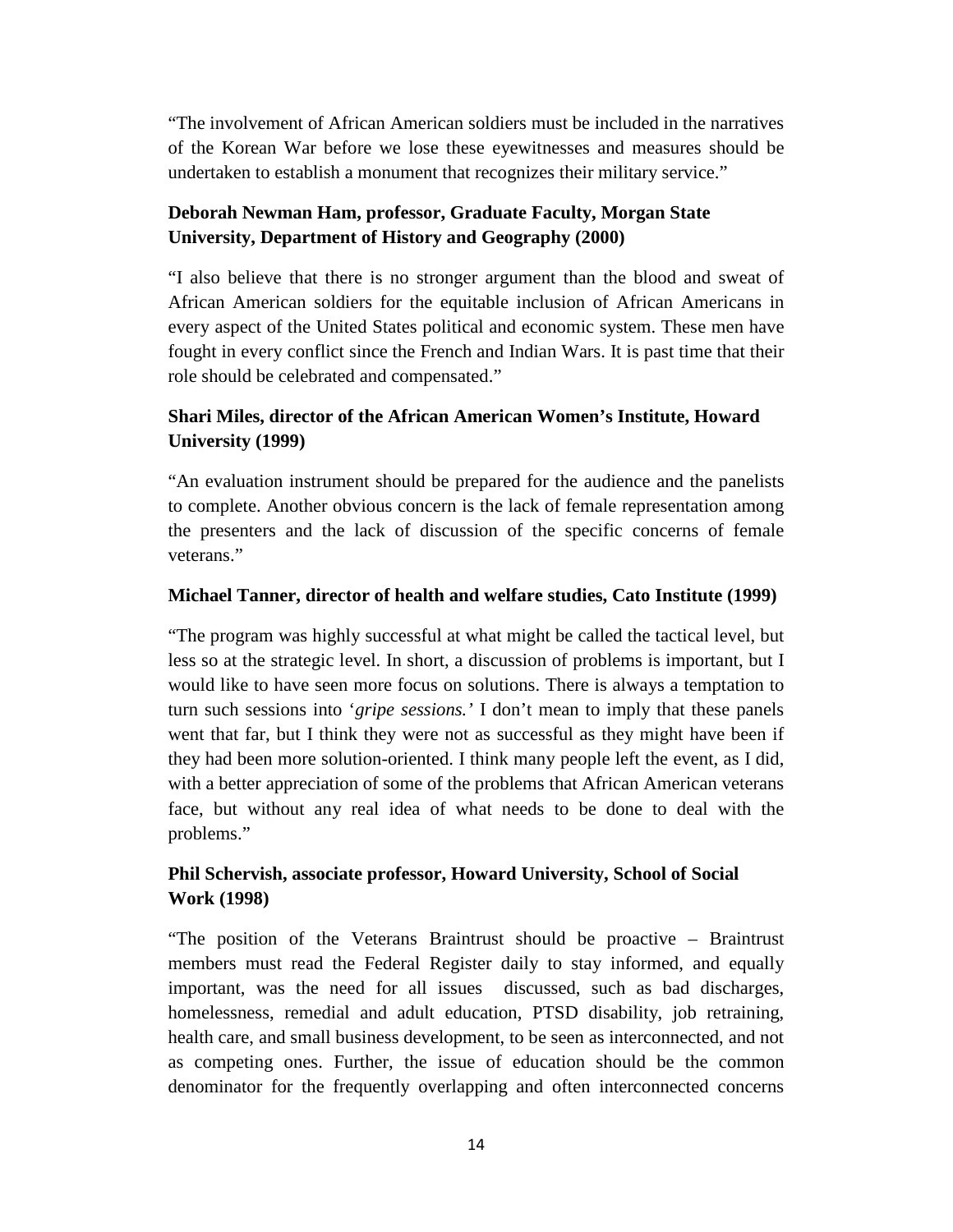stemming from small business development and/or the upgrading of quality health care with respect to cultural sensitivity and diversity. The Veterans Braintrust's focus should be on the finding of common threads or linking of issues and consensus building, as well as drawing correlations between cause and effect, employing research and analysis, while bringing in other perspectives."

#### **Lawrence Gary, professor and researcher, Howard University, School of Social Work (1997)**

"I would like to offer my validation for the role of the Congressional Black Caucus Veterans Braintrust by simply saying, 'it's significant.' In addition, that the Veterans Braintrust is really 'A Case Study of Black Males Organizing for Political Power.' In conclusion, I would like to strongly urge members of the Veterans Braintrust 'to get organized, get incorporated, and put resources in place.'

"Equally important, the Veterans Braintrust has also provided quite rich content (or qualitative) documentation from those African American veterans, families, and supporters who have given (e.g., time, energy, and effort, not to mention money) in the quest for social justice; political redress; empowerment; strengthening of social ties, roles and bonds; rededication to a sense of selfdetermination; community involvement or connectedness; and last, but not least, to become leaders in their own right. These exemplify a rare commitment, persistence, and tenacity to civic engagement, or political involvement, advocacy, and organizing at the CBCFALC and beyond over the past twenty-five years, bringing about social change and enhanced public policies as well as national and social memory. Subsequently, there is a real desire to formalize or institutionalize its empowerment and transformative elements in addition to replicating its legislative issues forums (or public forums) on a regional, state, and local basis, while simultaneously bolstering its strategic alliances with a plethora of national organizations and grassroots African American and veteran community groups. Furthermore, its executive director has continued as the chief chronicler of the history of the Veterans Braintrust, reading, writing, and researching literature, journals, articles, newspapers, films, and videotapes as reference material for library and/or archival purposes.

"Most notably, this national cadre of African American veterans, family members, and supporters is, by and large, proactive, progressive, and positively responding to the social, political, and economic challenges of our time. They have embarked on the road to political empowerment through community organizing, advocacy, direct-delivery of veteran services, and the crafting of at first a bottom-up, next top-down, and now periphery-in agenda (or triangular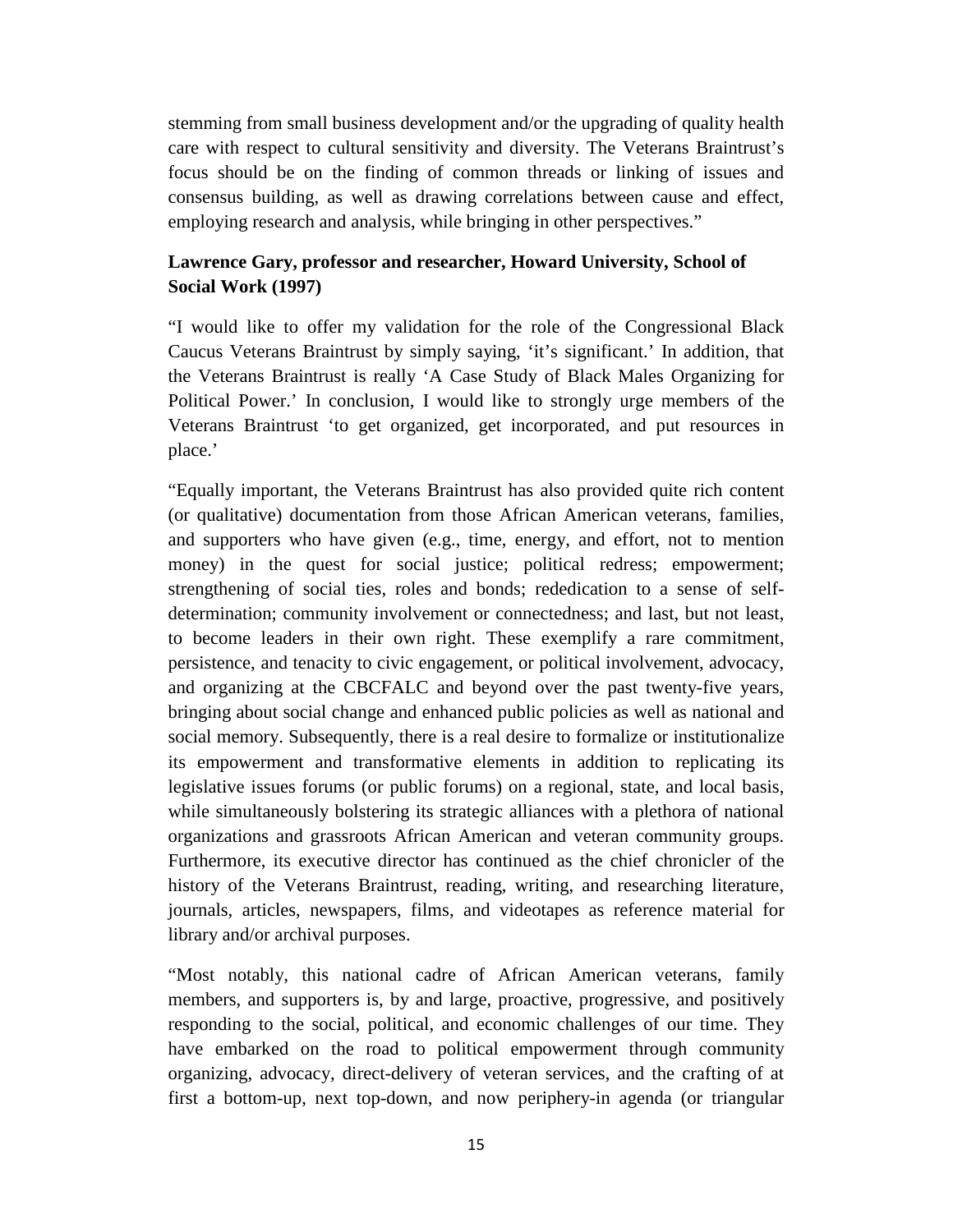approach). The truth is the CBCFALC validates their collective concerns, heightens awareness, and provides a continuing teaching (both listening and learning) laboratory and training opportunity regarding current social, political, economic, and health issues in continuing need of monitoring. Yet some African American veterans, their families, and supporters have differing perspectives and interpretations of the relative significance of the Veterans Braintrust from the standpoint of operating year round as a national advocacy and public policy group. In addition, some question whether or not it constitutes a legitimate empowerment vehicle outside the context of the CBCFALC framework. Yet the Congressional Black Caucus Foundation's ALC, in its forty-third year, has played an undeniably facilitating and validating role in giving African American veterans a national voice in and out of Congress, a national political platform, and unprecedented access to high ranking federal officials. Its African American veteran members are uncharacteristically motivated, optimistic, and cognitively aware of its strategic importance for resolving longstanding historical, social, cultural, political, economic, and health-related problems; leveraging a greater share of federal/state/local/private resources; and giving national voice and visibility to their collective concerns."

#### **Problem Statement**

#### **House Veterans Affairs Committee (HVAC)**

The late Representative Lane Evans (D-IL), a former ranking Democratic member of the House Veterans Affairs Committee, observed that African American veterans were far from a political priority or legislative concern of the panel. The Veterans Affairs Committee had legislative and oversight jurisdiction over the VA and veterans employment programs administrated by the Department of Labor. The committee oversaw a \$35 billion budget, which was used by the VA to operate the world's largest health care delivery system. The Republican majority on the Veterans Affairs Committee said that congressional hearings focused on African American veterans would be divisive. Yet, ironically, in the opinion of Mississippi Republican party chairman Billy Powell, the committee's late former chairman Representative G.V. "Sonny" Montgomery (D-MS) voted pretty much like a Republican. Indeed, he followed the Republican line on many major votes, from the balanced budget amendment to a ban on federal funding of abortions. Moreover, Powell said, "a large number of Republicans had voted for Montgomery over the years, and a certain amount of people had wanted him to switch parties, but tolerated him being a Democrat." (Javers, 1995) More importantly, under his leadership the committee never gave African American veterans issues and concerns any attention at all.

Beginning in 1981, Montgomery, a personal friend of former president George H. W. Bush, was the subject of numerous complaints, such as being out of step with majority Democrats, voting with the Republican administration, favoring older World War II over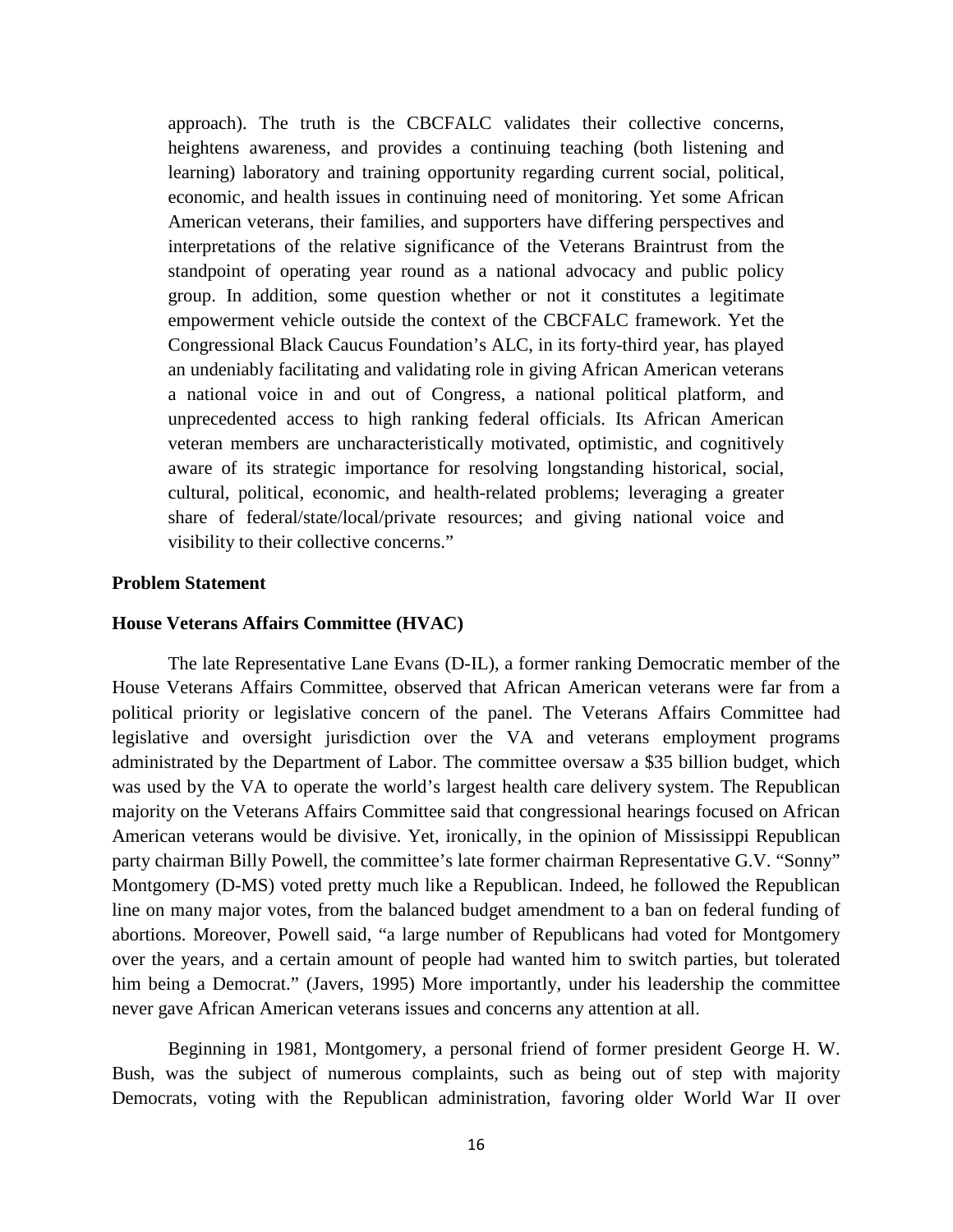Vietnam veterans, and completely ignoring ethnic minority veterans. As committee chairman, Montgomery effectively ruled the Veterans Affairs Department and its predecessor, the Veterans Administration, with a firm hand. He decided when government would approve what benefits for veterans and, thanks to an unusual agreement with the Rules Committee, no veterans bill was subject to amendment on the House floor. That gave Montgomery powers few House committee chairmen shared (McAllister, 1994). Despite such power, Montgomery narrowly escaped an ouster attempt in late 1992 by Lane Evans, a younger and more liberal member (Cooper and Pianin, 1992).

Several years ago Representative Maxine Waters (D-CA), also a former ranking member of the House Veterans Affairs Committee and past chairperson of the Congressional Black Caucus, publicly chastised Montgomery, then chairman,, at a committee meeting for referring to her by first name without permission and for not having one Black person on the committee staff, when a quarter of the armed forces were Black during the first Persian Gulf War. (Dumas, 1991, 3460(3). At the committee meeting to consider legislation to establish a chief minority affairs officer with the DVA, the discussion turned to the composition of the committee staff under Montgomery (Curry, 2009). Waters' actions were sparked by passage of House Bill HR 3327. The bill reflected a compromise worked out by Rangel, chairman of the CBC Veterans Braintrust, to make the VA more accountable for its assistance to ethnic minority veterans.

Waters has fought tirelessly for hiring minority staff on Capitol Hill. According to a Veterans Affairs Committee aide, there were a total of 34 staffers on the panel at one point in the 1990s**,** 25 aides to the Democratic majority, and nine to the Republican minority. In addition, each subcommittee chairman and ranking member had an aide. Of the 25 Democratic staffers, 11 were men, eight of them professional staff (of the eight, one was Asian American). Of the 14 women on the committee, four were professional staff. The only Black aide was a female "investigative" staffer, which translated into a mid-level position. In addition to the 25 positions under Montgomery's control, the ranking minority member, Representative Bob Stump (R-AZ) controlled another nine aides, two males and seven females, one of them Hispanic. In response to Waters' criticism, Stump said, "I'll make you a deal, I won't tell you who to hire on your staff, and you don't tell me who to hire on my staff." (Anonymous, 1991) Quite similarly, former House Veterans Affairs Committee chairman Bob Stump (R-AZ) and his successors Chris Smith (R-NJ) and Steve Buyer (R-IN) had literally excluded minority veterans from the legislative process and/or veterans affairs congressional hearing agenda and testimony.

Simply put, congressional leaders on both sides of the aisle have politically postured, but practiced exclusion in setting the veterans agenda. Ardent critics of the House Veterans Affairs Committee and the congressional hearing process, particularly African American veteran advocates, say: "It's the same old story – putting African Americans on the frontlines in the Persian Gulf or elsewhere is one thing, but equal access and opportunity to participate in the legislative setting is another matter." Between the Veterans Affairs Committee shift from Democratic to Republican to Democrat and now back to Republican, little has changed when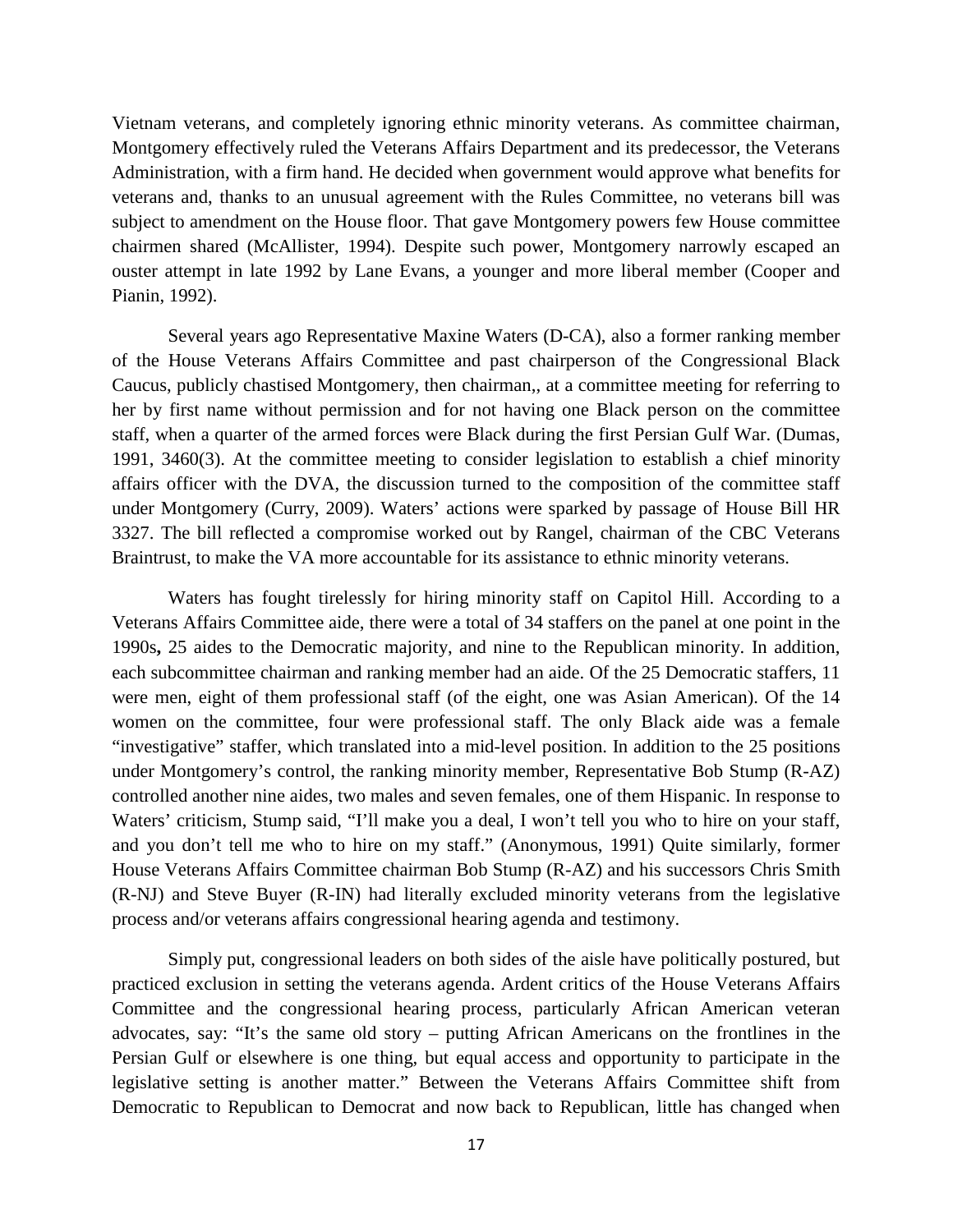looking objectively at legislative hearing participation, testimony and public policies, or agendas, despite some minor changes in committee staffing patterns. Continuing calls on the past chairman Bob Filner (D-CA) to open up the committee hearing and/or stakeholders meeting process to nonchartered African Americans and other ethnic minority veterans groups, especially given that African American veterans are the numerical majority of the ethnic minority veterans population, has led inevitably to the persistence of resentment and a growing degree of governmental cynicism and distrust.

#### **Department of Veterans Affairs (DVA)**

Likewise, the Department of Veterans Affairs historically has viewed African American veterans' advocacy as an attempt to micromanage the large bureaucratic system or, worse, as simply irrelevant and of no tangible benefit to the larger veterans population or society as a whole. In short, African American veterans and their families can legitimately claim that they are caught between the proverbial "rock and hard place."

Numerous national forums, focus groups, roundtable discussions, and one-on-one meetings have been held in an effort to address existing systemic problems in the Department of Veterans Affairs. Those problems persist. For example, research findings reveal, despite more positive pre-treatment attitudes, African Americans tend to drop out of VA treatment more frequently (Lester, 2009); the DVA's intramural research framework prohibits historically Black colleges and universities (HBCUs) from funding and research participation (Lawson, 2009); why disproportionate Black veterans homelessness exists is essentially unanswered (Peake, 2008); lack of racial and ethnic data on disability benefits (U.S. Department of Veterans Affairs, 2008); less satisfaction with both VA inpatient and outpatient care (U.S. Department of Veterans Affairs, 2008, 2009 & 2010); persistently observed disparities in cancer, cardiovascular diseases, diabetes, HIV/AIDs, hepatitis C and mental health (Saha, S., Freeman, M., Toure, J., Tippens, K.M., Weeks, C., & Ibrahim, S., 2007); DVA's myopic research agenda and aversion, or pervasive reluctance, to looking at racial data to guide scientific studies and intervention programs (Lehmann, 1997); the perceived ongoing disparity of disability benefit awards to minority veterans (H.R. Report No. 103-25, 1994); the need for special outreach to minority veterans, especially to those who are residing in socially and economically disadvantaged areas (Goss, 1996); inadequate access to quality mental and physical health care, and particularly misdiagnosis (Lawson, 1996); inconsistent disability ratings throughout the country (DeVictor, 1996); the VA's lack of clarity about the extent of the acute versus chronic effects of posttraumatic stress disorder (Mather, 1997); lack of VA data based on racial and/or ethnic minority characteristics of disabled veterans (Hensley, 1999); and community-based partnership tensions involving resources sharing and/or turf (Armstead, 1998). All lag far behind.

Overshadowing these and other issues, such as the VA budget, over the past two-and-ahalf decades has been the major restructuring of the veterans health care system, reflecting resource reallocation based on the southeastern and Sunbelt migratory patterns of older White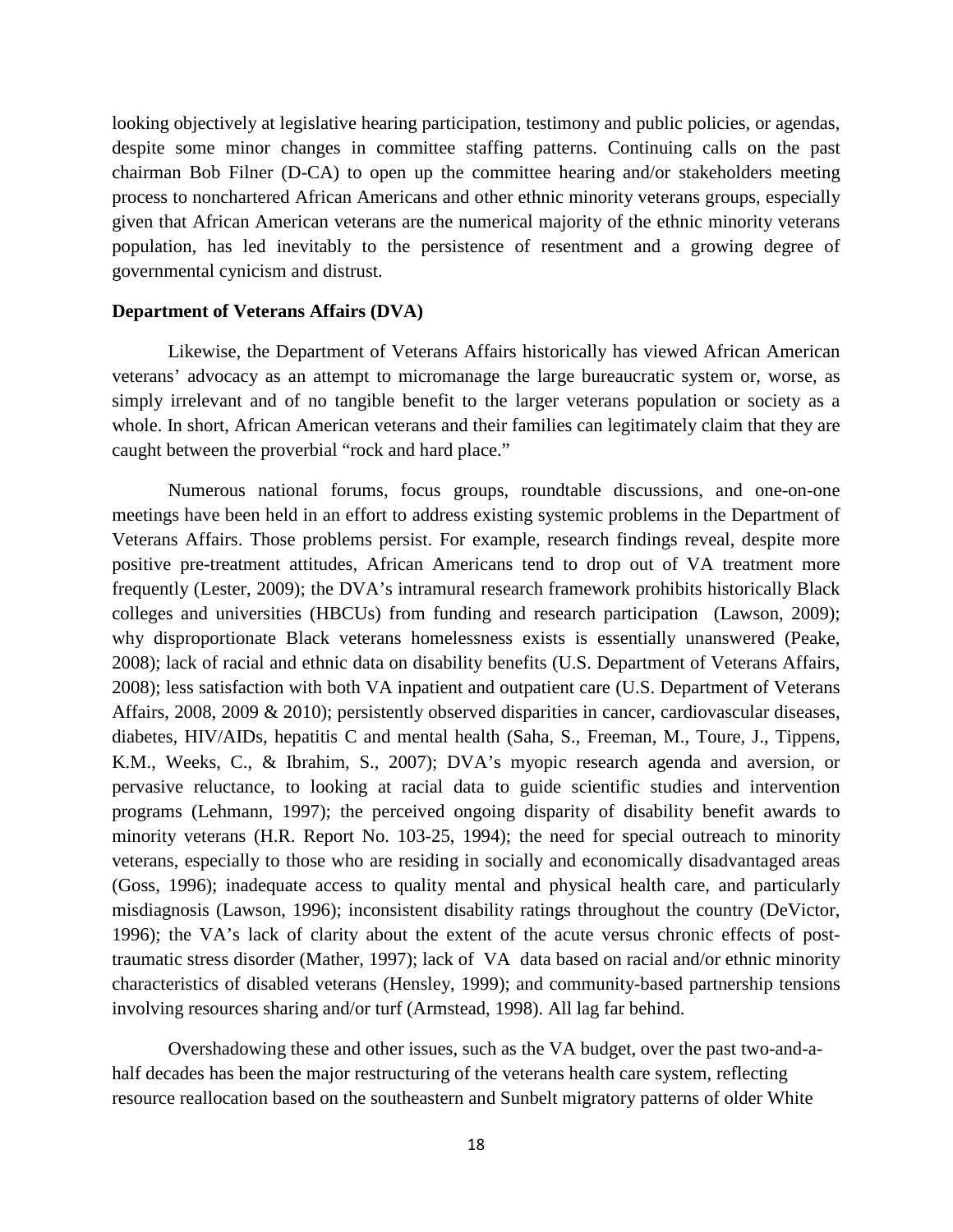veterans (known as snowbirds) and downward pressure on veterans programs nationally. Another example is the merging of the Lakeside and Westside VA hospitals in Chicago. The Westside hospital, now known as the Jesse Brown VA Medical Center, is located in the poor community and, advocates say, needs to be supported. The Tuskegee VA Medical Center, a historically Black veterans hospital, along with the Boston VA Medical Center and other others serving high percentages of African American veterans were proceeding along without adequate input from the African American community and other stakeholders. This omission raised serious concerns that African American interests were not being adequately represented, nor were those issues being raised (Williams, 1997), thus constituting a serious breach of the social contract with the African American veterans population, who suffer disproportionately from a myriad of social ills along racial, gender, and class lines.

#### **Veterans Service Organizations (VSOs)**

The American Legion (AL), Veterans of Foreign Wars (VFW), and Disabled American Veterans (DAV) alliance with the Department of Veterans Affairs (DVA) and the House Veterans Affairs Committee (HVAC) on Capitol Hill is known as "the Iron Triangle." African American veteran advocates' socio-political and historical analysis, however, indicates that the veterans iron triangle is in reality nothing more than an "old boys' network" or "paradigm of exclusion." George Duggins, late president and former chairman of the Vietnam Veterans of America's Minority Affairs, noted: "There is often a feeling that the veterans community does not recognize the special needs of minorities and the VA and organized veterans groups are perceived by minority veterans as a White male club." (The Veteran, 1993) Likewise, Representative Maxine Waters (D-CA) concurred that there are numerous reasons why there is not much African American involvement in the traditional veterans service organizations. She pointed out that she had heard from veterans of color from across the nation during her tenure on the House Veterans Affairs Committee who said they felt unrepresented, underserved, and unattended to (H.R. Report No. 103-58, 1995).

What lessons has the iron triangle learned, if any, about cultural diversity for the better part of the two, three, four, or five decades from the all-volunteer military since 1972? By most accounts, the lessons are few and far in between. In 1995, William Leftwich III, deputy assistant secretary of defense for equal opportunity, in addressing the question before a CBCVB forum about whether equal opportunity has been successful in the military, answered an unequivocal, yes! "Our military experience in WWII taught us that segregation was expensive, wasteful of human and material resources, and destructive of overall morale. During the Korean War we learned that racially integrated units were operationally successful, had high unit cohesion, and were able to maintain high morale. The war in Vietnam taught us that simply 'being together' was not enough. So we developed training programs to foster interracial understanding and eliminate racial tensions. Similarly, former president (Bill) Clinton and others have praised the military for its affirmative action successes, calling it the most successful example of equal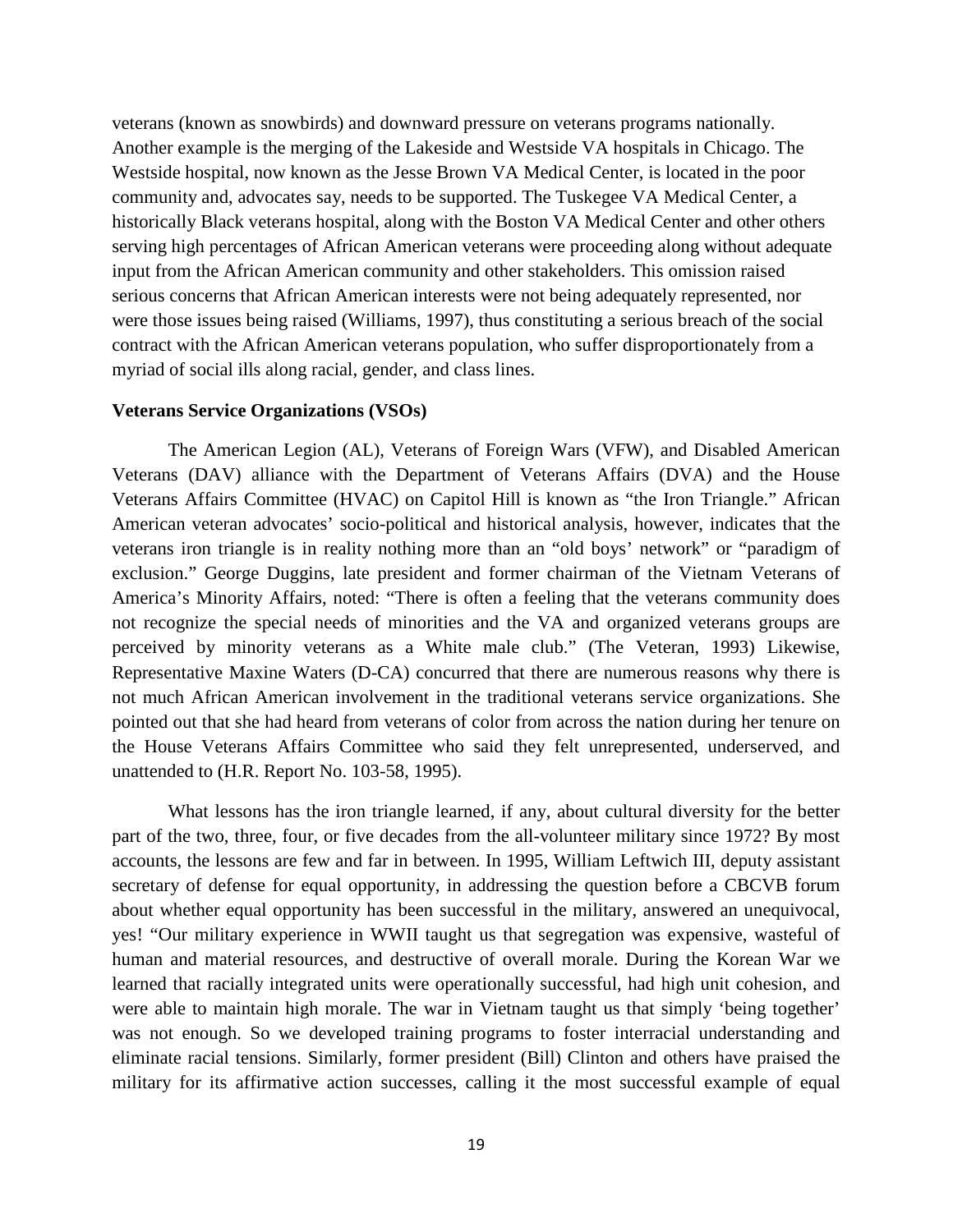opportunity in the nation, as well as praising its equal opportunity education and training programs." (Leftwich, 1995)

Finally, an analysis of ethnic minority veterans, particularly African American efforts over the past 25 years to address the existing "iron triangle paradigm" in Washington suggests deep divisions between VSOs and community-based organizations or ethnic minority group veterans over redressing social ills and funding service programs and research. Equally important, the denial of ethnic minority veterans, particularly African American voices and/or representation in Washington, exposes a seemingly unbridged gap between veteran haves and veteran have nots. Thus, the stalemate reflects a crisis of credibility, government trust, lack of confidence and moral courage, and a breakdown of political will between majority and minority representatives, as well as veterans, their families, and organizations.

#### **Congressional Black Caucus Veterans Braintrust**

Testimonies before the Congressional Black Caucus Veterans Braintrust have revealed that many minority veterans continue to face serious and persistent difficulties relative to accessibility and the effectiveness of mental health and health care-related services for unexplained reasons (Gober, 1997). Equally important, at the height of the health care reform debate during the Bill Clinton administration, the late Veterans Affairs Secretary Jesse Brown testified that VA data showed 26 percent of VA health care system users were African American veterans who suffer a disproportionate rate of hypertension, homelessness, kidney dysfunction, respiratory disease, substance abuse, cancer, HIV/AIDs, post-traumatic stress disorder, and other mental illnesses (Brown, 1993). Further, women made up only 4 percent of veterans compared with 11 percent of the active duty personnel. Approximately 2 percent of all veterans receiving care in VA medical centers were women and just over 17 percent of these were African American women. But the VA had a well-documented history on inadequacy of care for women veterans (Mather, 1993).

According to late noted psychologist Erwin Parsons, numerous studies of African American veterans with PTSD and related problems found that they are vulnerable to myriad medical problems that worsen over time (H.R. Report No. 103-25, 1993). In many cases, these conditions also undermine veterans' will to live. Together these factors often lead to homelessness, PTSD, and other related socio-emotional and medical problems considered critical factors in chronic unemployment and underemployment among inner-city African Americans. Equally important, Clyde Poag, past chairman of the National African American Veterans Working Group, cited the social implications for the society at large and the African American community in particular, because African American soldiers comprised a large percentage of the frontline troops in Vietnam and were subjected to racism and discrimination (H.R. Report No. 103-25, 1994). He also pointed out the traumatic irony or the psycho-social confusion in the minds of many as they witnessed and/or experienced the contradiction of water hoses and dogs attacking their friends and family members at home, heard themselves called fools for fighting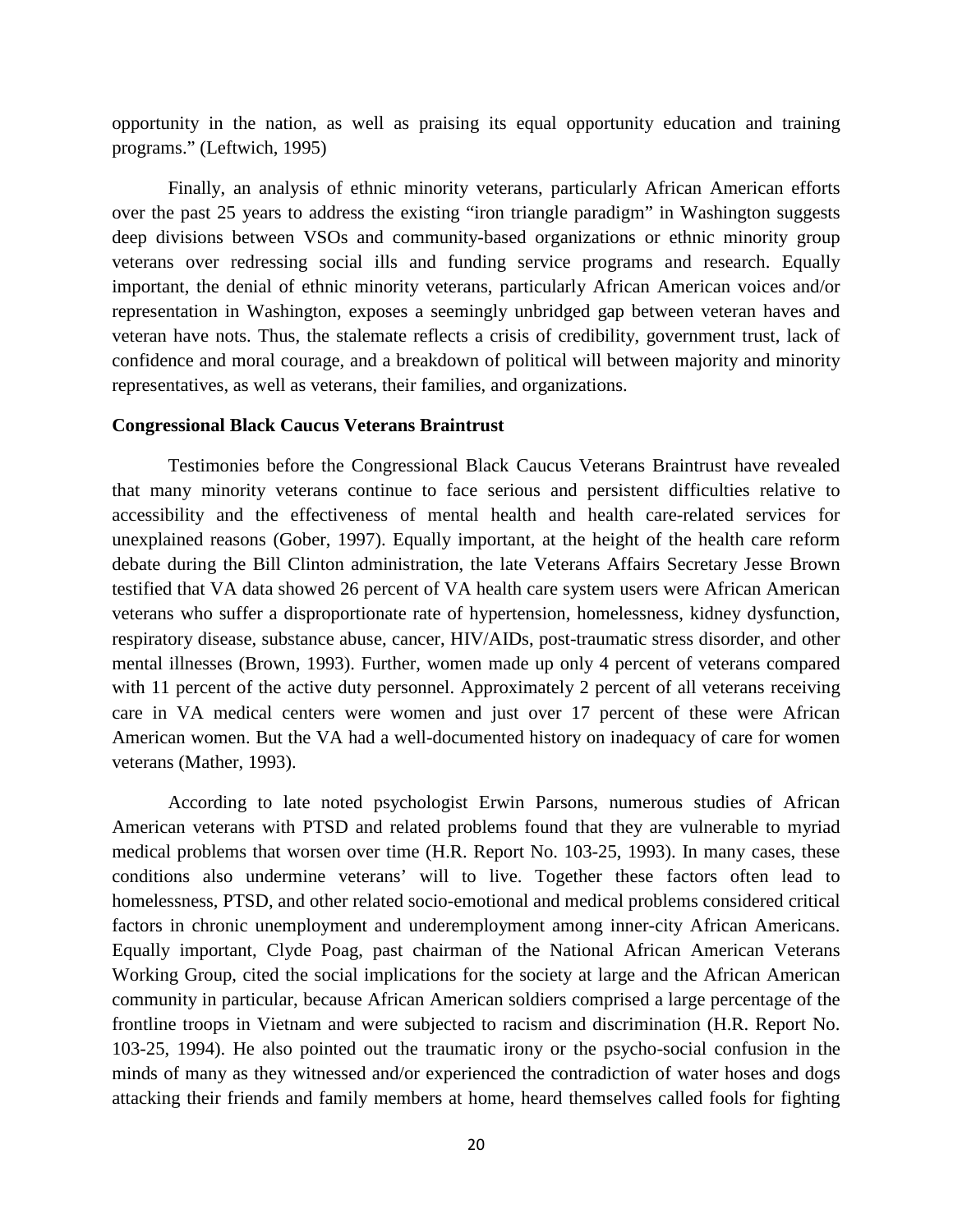for a country in which they were not treated as first class citizens, and contended with youth adjustment problems. In recent wars Iraq and Afghanistan, those negative factors have been replaced by mental and behavioral health problems from multiple deployments, traumatic brain injuries, stress, depression, and suicide.

Furthermore, even some conservative commentators, such as Armstrong Williams, who supported military action against Iraq, have argued Blacks' views are shaped as much by historical and economic concerns as they were by partisan views of former president George W. Bush. "They have seen how we were treated in World War II and how Black veterans are treated," Williams said. "It's just something that has been passed down from their grandparents and parents."

Other pressing socioeconomic concerns of African American veterans over the past twenty-five years center around lower educational attainment levels, limited access to start-up business capital, higher rates of unemployment, more underemployment, and lower median incomes than their White counterparts (H.R. Report No. 103-58, 1994). Persistently, African American veterans have suffered an unemployment rate two to three times higher than most veterans. Gen. Preston Taylor, former assistant secretary for veterans employment and training in the Labor Department, concluded that African American veterans faced a double stereotype based on racial discrimination and misinformation about veterans: "Too many Americans are still living with the old Vietnam Syndrome that veterans are drones and drug addicts." (Anonymous, 1996) And, according to Representative Charles Rangel (D-NY), where there is high unemployment and homelessness, health care concerns prevail (139 Cong. Rec., 1993).

#### **The Veterans Braintrust Model and Strategy**

There are several major strengths to the Veterans Braintrust model and strategy that deserve special attention:

- 1) The braintrust's model is first and foremost inclusive and similar to a national umbrella organization, because of the multiplicity of individuals and organizations distributed across different geographical areas and regions of the country.
- 2) It builds upon a national network of preexisting veterans and community-based organizations (VCBOs), grassroots leadership, social science, and numerous reports stemming from congressional and other research services (Congressional Research Service, congressionally mandated studies, surgeon general reports, Governmental Accountability Office reports, inspector general reports, etc.).
- 3) It mobilizes a cross-section of politically active, or adjusted (yet, often frustrated and angry), highly self-motivated African American veterans who hold multiple roles and affiliations as spokespeople, advocates, advisers, opinion makers, community leaders,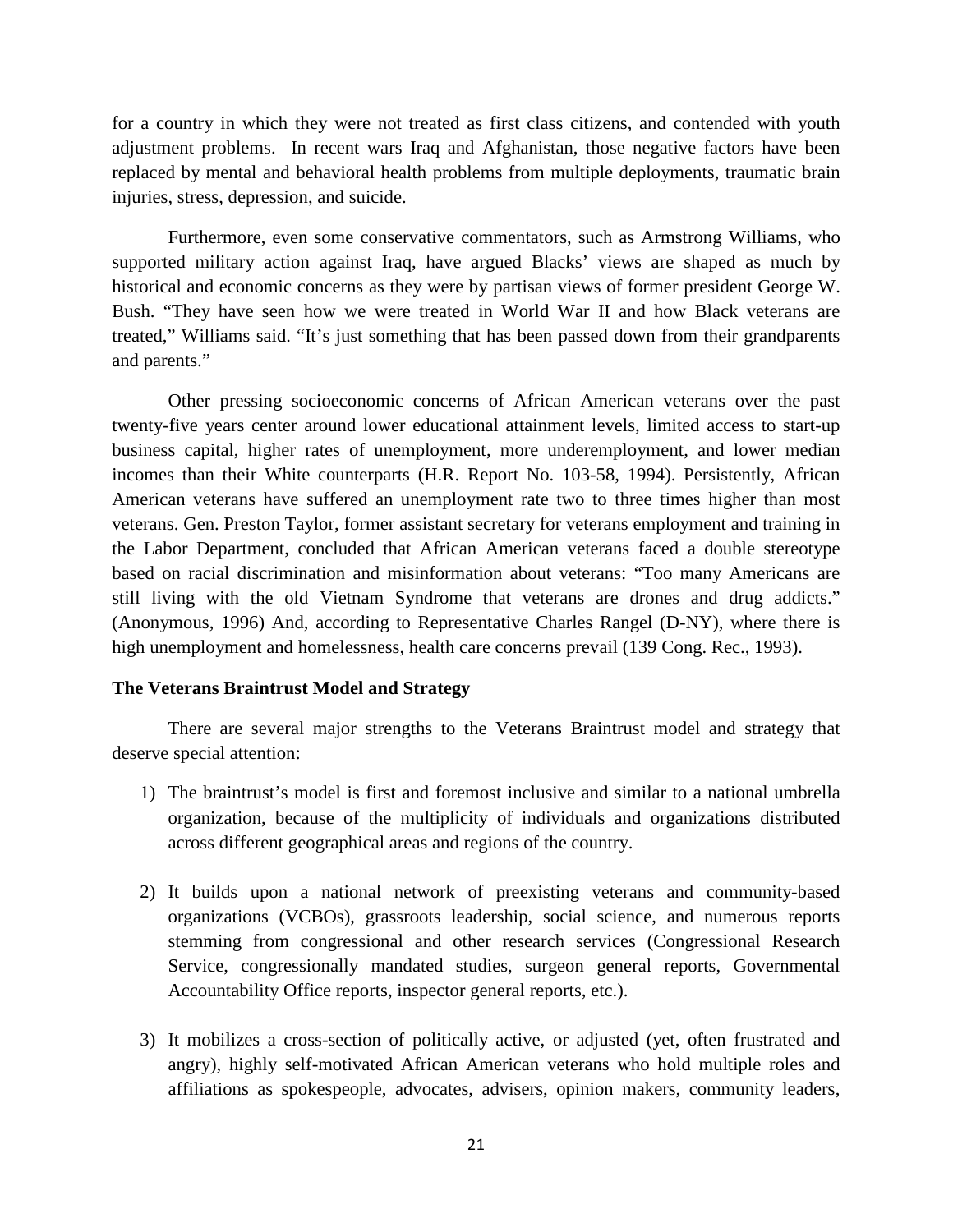researchers, clinicians, community practitioners, and family members in the African American community.

- 4) The membership is homogeneous (Black, or African American), but not monolithic. It recognizes the intra-group diversity contained within the African diaspora and is particularly sensitive with respect to managing stress, diversity, conflict resolution, consensus-building, and building trust.
- 5) The braintrust relies on the co-chairperson's congressional offices as national points of contact, a clearinghouse, strategic resource, and asset headquartered in Washington. That arrangement offers several unique advantages: congressional leadership and staff support, congressional research services, interoffice coordination and collaboration (i.e., "Dear Colleague" letters and legislative cosponsors), and direct organizational links such the Congressional Black Caucus (CBC), Congressional Black Caucus Foundation (CBCF), Joint Center for Political and Economic Studies, NAACP, National Black Caucus of State Legislators, Association for the Study of African American Life and History, etc.
- 6) Veterans and citizen soldiers have direct participation in political involvement, civic engagement, and monitoring of various venues or forums concerning legislative and public policy. The braintrust also utilizes national analysis and data collection that can be keenly assessed through the lens of the Congressional Black Caucus and/or a Black perspective.
- 7) The braintrust hones national organizing, public policy formulation, and development skills, along with leadership development skills, especially nonprofit organizational development and management, skills, as a prerequisite for spinning off a national advisory, advocacy, and public policy group with community related linkages and programming at the national, state, and local levels.
- 8) Finally, the braintrust offers a vital teaching experience before participants enter the mainstream of veterans affairs, replicates public issues forums (or initiates national dialogues and conversation), and promulgates public policies at the national, regional, state, or local levels.

#### **Conclusion**

Although the Congressional Black Caucus Veterans Braintrust and its national support network are well established, CBC members and the CBC Foundation often appear ambivalent about doing anything special with the Braintrust until the Annual Legislative Conference (ALC) in September. Paradoxically, the ALC also offers a permanent national strategic platform,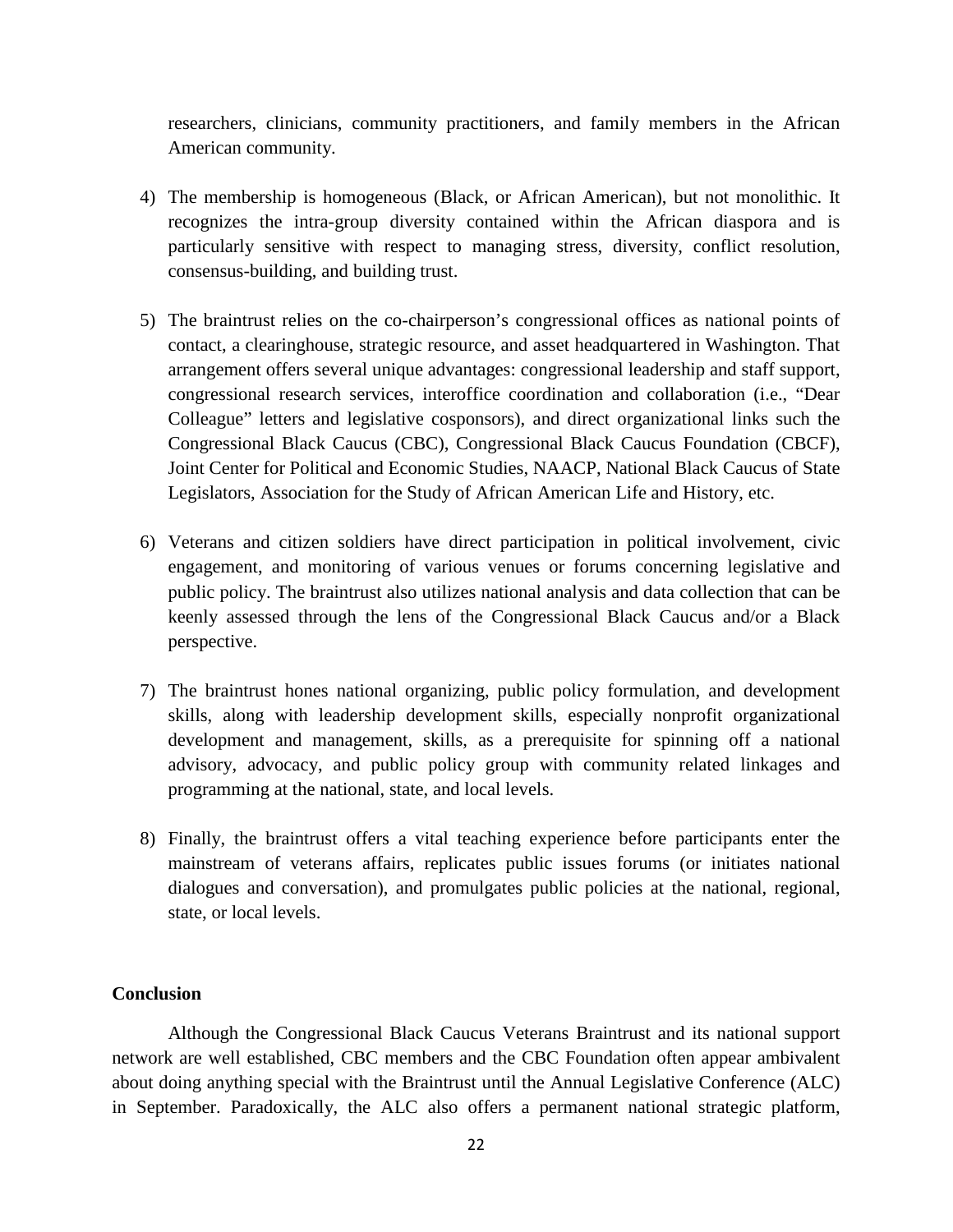stability, and continuity for ongoing public debate and policy development. Furthermore, braintrusts like the Veterans Braintrust are essentially informal groups and lack budgets for travel to meet with other individuals, organizations, or groups. Also, under the existing congressional ethics rules and CBC Foundation rules, braintrusts are prohibited from raising money and/or conducting programs. Compounding the situation even further, in 1995 the CBC lost its federal funding, along with 28 other legislative service organizations when Republicans took over the House of Representatives. And in 2011 the CBC was informed under the new ethics rules that members are prohibited from endorsing or promoting private events such as the Congressional Black Caucus Foundation's Annual Legislative Conference (ALC).

Nevertheless, the Veterans Braintrust's incremental growth and perseverance over the past twenty-five years has greatly contributed to grasping the fundamental nuances of national advocacy and the legislative process, as well as compiling and analyzing numerous congressional testimonies for the preliminary drafting of a comprehensive long-term development plan, organizational structure, and a thorough legislative agenda. Simultaneously, the Veterans Braintrust is continuing to broaden and deepen its base of support beyond the districts of Congressional Black Caucus members, while garnering input and feedback nationwide. Additionally, the crafting of the CBCVB strategic platform planning and getting the message out has continued with the assistance of current and former House members Charles Rangel (D-NY), Corrine Brown (D-FL), Sanford Bishop Jr. (D-GA), Gwen Moore (D-WI), Julia Carson (D-IN), Eddie Bernice Johnson (D-TX), Maxine Waters (D-CA), Lane Evans (D-IL) and other dignitaries, professionals, academicians, and practitioners.

Equally important, when Black, or African American veterans come to Washington, DC at their own expense for the CBCFALC, it is one of the few times when a critical mass, a gendermixed and intergenerational cross-section of African American veterans, families, and supporters are in the same place, at the same time. But these national socio-political gatherings are only a fraction of what could be accomplished if and when the Veterans Braintrust takes the next logical step and organizes, reinvents, or repackages itself into a national advisory, advocacy, and public policy group*,* with the support of the CBC, its members, the CBC Foundation, and others.

As a spin-off group of the CBC Foundation's ALC, African American veteran activists can inform and educate legislators in Washington, host semi-annual regional forums, and contribute to or at least continue to assist in planning, coordinating, and underwriting certain aspects of the annual legislative conference's Veterans Braintrust.

Other activities it could undertake in the next stage of development include fundraising; publishing a blog or quarterly online newsletter; developing a website that is interactive and transactional (as in e-commerce); outlining programs; packaging and marketing legislative agenda items that encompass a nationwide Black perspective that reflects the thinking of African American veterans, their families, communities, and supporters. Also, the braintrust could exert a year-round socio-political presence and rapidly respond to national and international news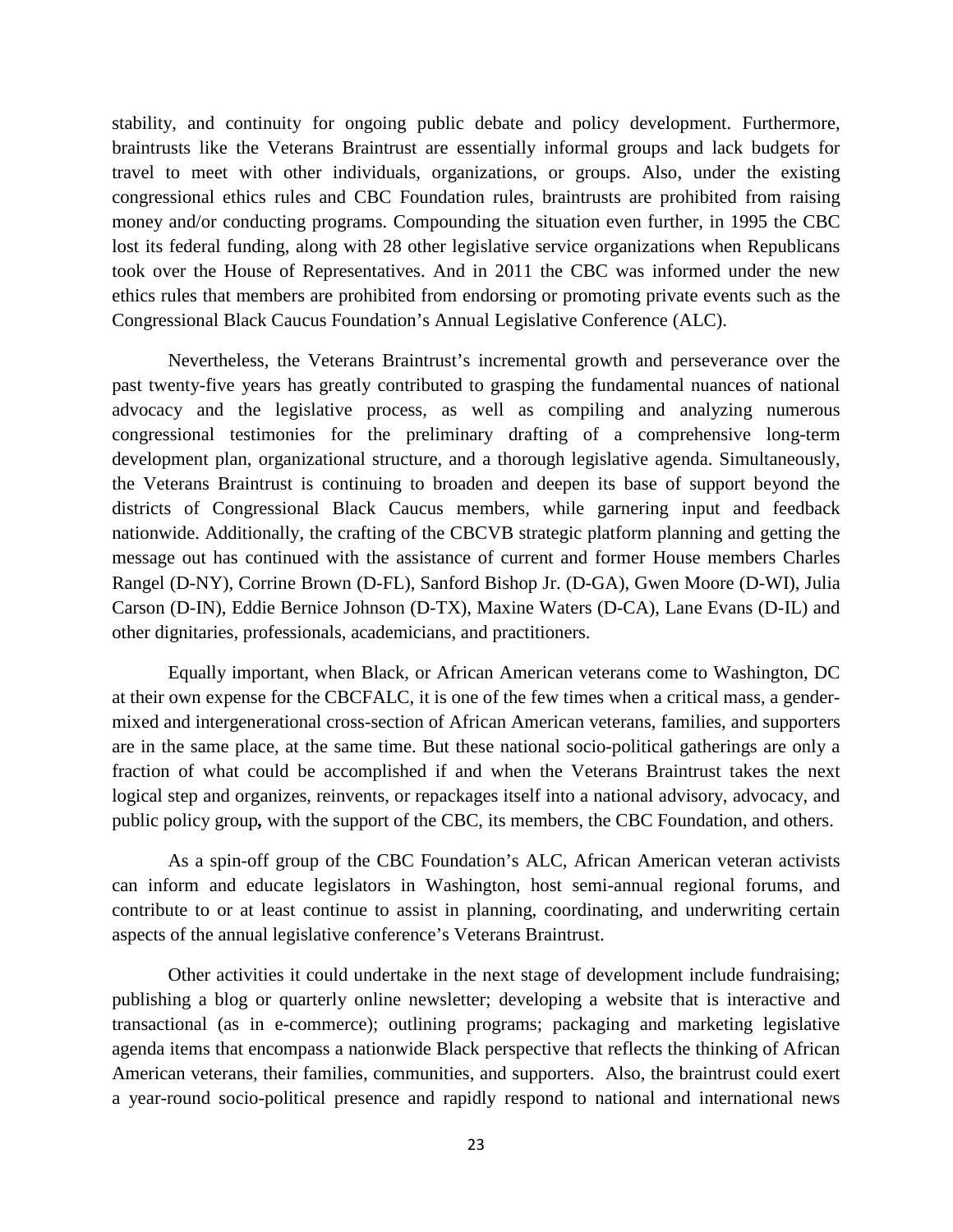media on stories about African Americans and veterans and function as a real national think tank, and advisory, advocacy, and public policy group.

The Veterans Braintrust has tangibly illustrated that there is an abundant talent pool available for developing and branding this new nonpartisan entity. It has the proven track-record with over 25 years of experience. The only question is: "Does it have the political will?"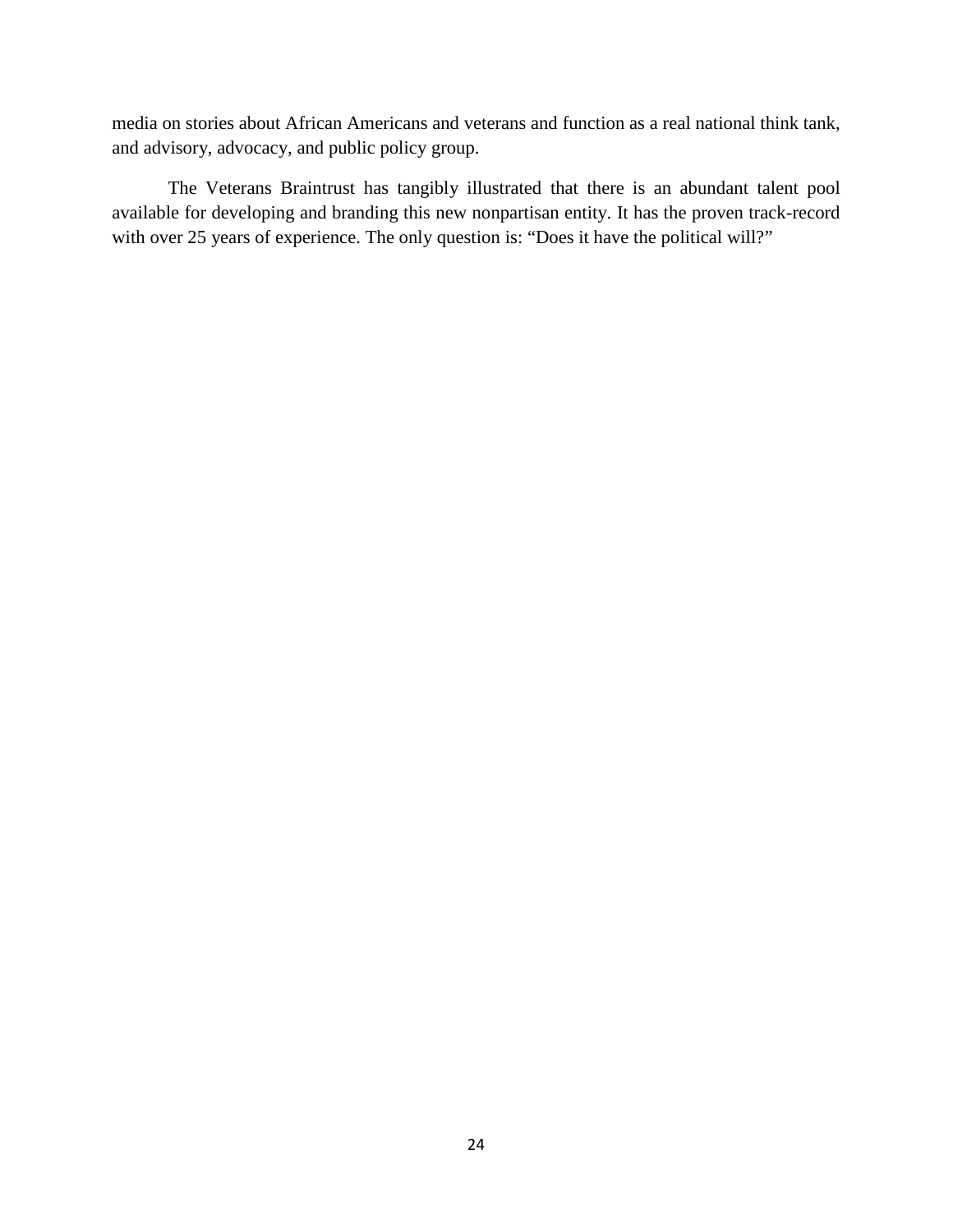#### **REFERENCES**

Anonymous. (1996, August-September). Black vets skilled, job ready, but still face problems when entering civilian labor force. *Eclipse,* p. 20.

Anonymous. (1991, December 9). Rep. Waters rips Vet Committee for lack of black staffers. *Jet*, 81, 8, p. 38.

Armstead, R.E. (1998). *Resource Sharing and Turf.* Presentation at the Homeless Conference sponsored by the U.S. Department of Veterans Affairs, Baltimore, MD.

Brown, J. (1993, September 17). *Health Care and African American Veterans.* Statement before the Congressional Black Caucus Veterans Braintrust, Washington, DC.

Cooper, K. & Pianin, E. (1992, December 9). Montgomery retains chairmanship; Veterans leader survives challenge; House freshmen assert selves. *Washington Post,* p. A9.

Ford, A. & Frisby, M. (2003)*.* Maxine Waters: Maximum effect. In G. Curry (Ed.), *The Best of Emerge Magazine.* New York: Random House.

DeVictor, M. (1996). Testimony before the Congressional Black Caucus Veterans Braintrust National Forum, Washington, DC.

Dumas, K. (1991, November 23). Waters stirs up a tempest, challenging Montgomery. *Congressional Quarterly Weekly Report*, 49, 47, 3460(3).

Gober, H. (1997) Testimony before the Congressional Black Caucus Veterans Braintrust National Forum, Washington, DC.

Goss, L. (1996, September). *Outreach.* Presentation at Congressional Black Caucus Veterans Braintrust roundtable discussion at the U.S. Department of Veterans Affairs, Washington, DC.

H.R. Report No. 103-25 (1994). Hearing on African American Veterans and Community: Post-Traumatic Stress Disorder and Related Issues. Statement of Erwin Parsons before the House Veterans Affairs Subcommittee on Oversight and Investigation. Washington, DC: U.S. Government Printing Office, p. 7-8, 55-62.

H.R. Report No. 103-25 (1994). Hearing on African American Veterans and Community: Post-

Traumatic Stress Disorder and Related Issues. Testimony of Clyde Poag, before the House Veterans Affairs Subcommittee on Oversight and Investigation. Washington, DC: U.S. Government Printing Office, p. 9-11, 69-71.

H.R. Report No. 103-58 (1995). Hearing on African American Veterans: Veterans Readjustment and Related Issues. Testimony of William "Pete" Sutton before House Veterans Affairs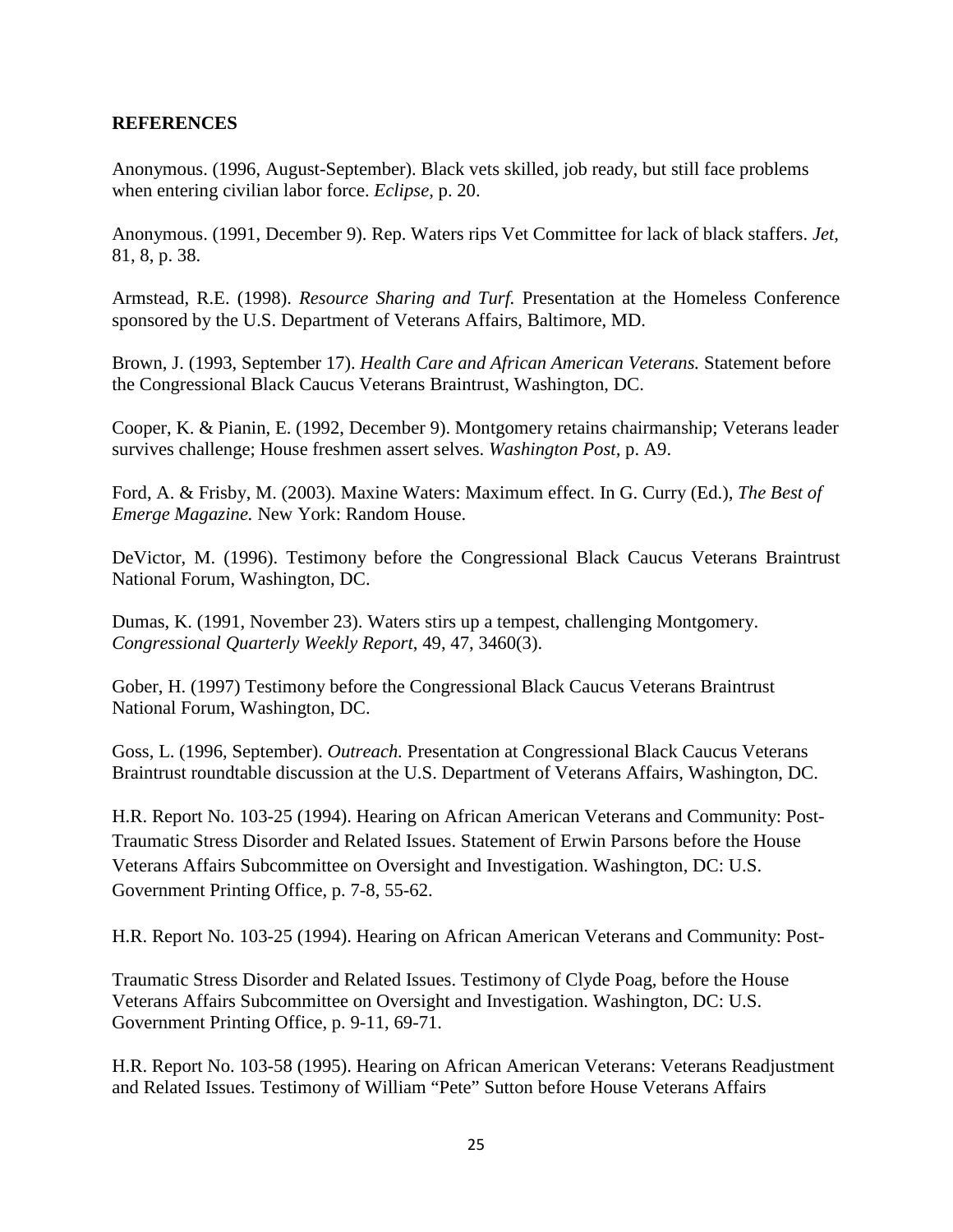Subcommittee on Oversight and Investigation. Washington, DC: U.S. Government Printing Office, p. 18-23.

H.R. Report No. 103-58 (1995). Hearing on African American Veterans: Veterans Readjustment Benefits and Related Issues. Opening Remarks of Representative Maxine Waters before the House Committee on Veterans Affairs Subcommittee on Oversight and Investigation. Washington, DC: U.S. Government Printing Office, p. 17-18, 53-54.

Hensley, W. (1999, February). *No disabled veterans racial data.* AMENY Veterans Forum in conjunction with the New York Black and Hispanic Legislative Weekend, Albany, NY.

Humpheys, M. (2008). *Intensely Human: The Health of the Black Soldier in the American Civil War.* Baltimore: Johns Hopkins University Press.

Institutional Racism in the Military. 188 Cong. Rec. 6739-6744 (1972) (statement of Representative Ronald V. Dellums). Washington, DC: U.S. Government Printing Office.

Javes, E. (1995, October 4). Sonny Montgomery's departure gives GOP new opportunity to expand southern base. *The Hill,* p. 4*.*

Kaplan, M. (2005). *Solomon Carter Fuller: Where My Caravan Has Rested.* Lanham, MD: University Press of America.

Lawson, W. (1996, September). *PTSD and misdiagnosis.* Presentation at Congressional Black Caucus Veterans Braintrust roundtable discussion at the US Department of Veterans Affairs, Washington, DC.

Lawson, W. (2009, September). Remarks at Congressional Black Caucus Veterans Braintrust Forum, Washington, DC.

Leftwich, W., III. (1995, September 22). Testimony before the Congressional Black Caucus Veterans Braintrust, Washington, DC.

Lehmann, L. (1997). Remarks on Research and Racial Data. In *Unfinished Business of National Service Organizations: Marshaling and Deploying Resources to Develop Long-Term Solutions in Violence Prevention Proceedings Paper.* U.S. Department of Veterans Affairs, Howard University Graduate School of Social Work, Congressional Black Caucus Veterans Braintrust in conjunction with the National Medical Association.

Lester, K. (2009, September). Remarks at Congressional Black Caucus Veterans Braintrust Forum, Washington, DC.

Lester, K. (2010). Impact of Race on Early Treatment Termination and Outcomes in Post Traumatic Stress Disorder Treatment. *Journal of Consulting and Clinical Psychology,* 75, 4, 480-489.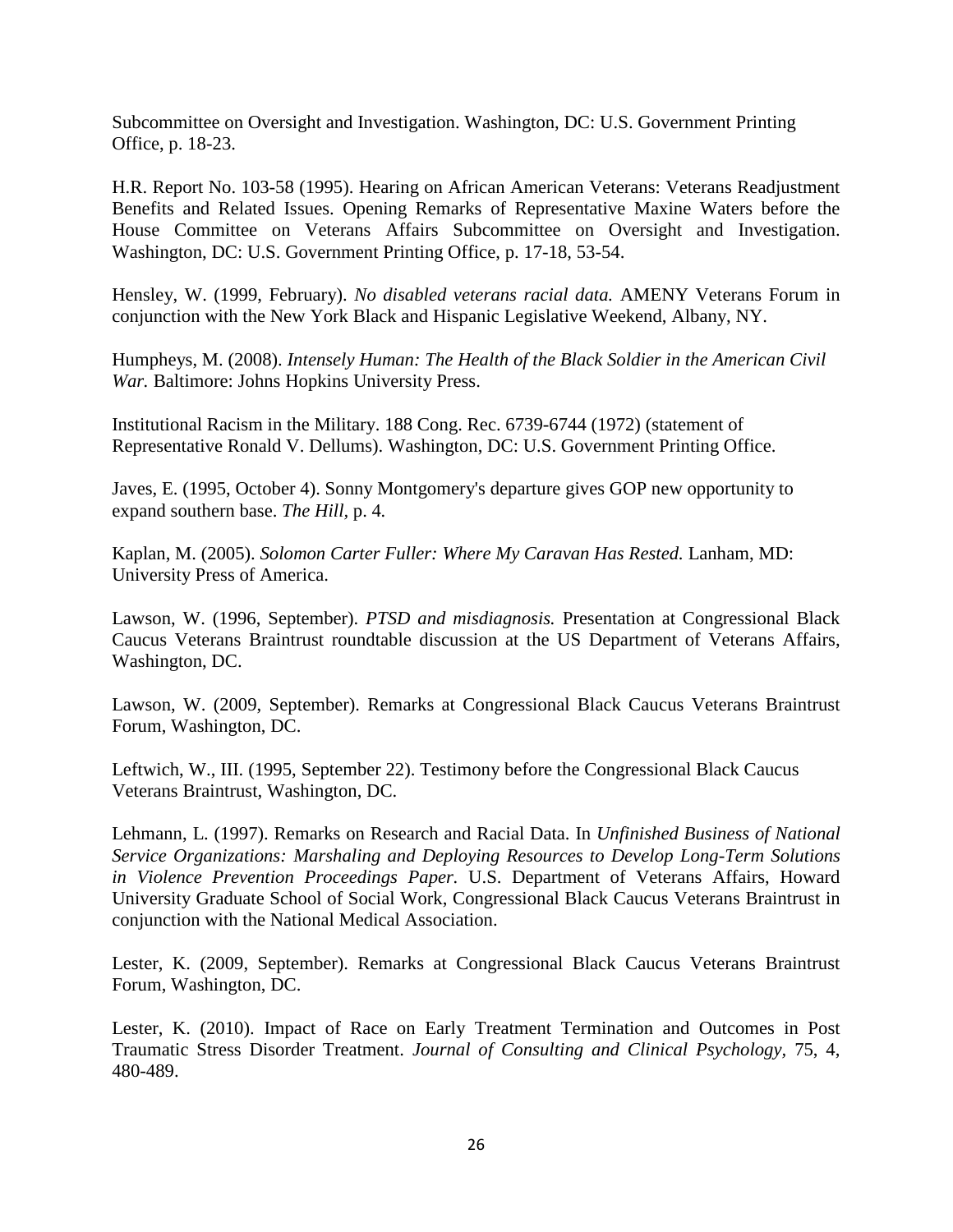Mather, S. (1993, September 17). *Women Veteran's Health Issues.* Statement before the Congressional Black Caucus Veterans Braintrust Hearing, Washington, DC.

Mather, S. (1997, September). *Acute versus chronic PTSD***.** Presentation at Veterans Braintrust roundtable discussion at the U.S. Department of Veterans Affairs, Washington, DC.

McAllister, B. (1994, November 17). Program Continuity Pledged as 'Mr. Veteran' Steps Down. *The Washington Post,* p. A21.

Peake, J. (2008, September). Remarks at Congressional Black Caucus Veterans Braintrust Forum, Washington, DC.

Racism in the Military: A New System for Rewards and Punishment. 188 Cong. Rec. pp. E8674- 8688 (1972) (statement of Representative Louis Stokes) Washington, DC: U.S. Government Printing Office.

Report of the Sixth Annual Congressional Black Caucus Veterans Braintrust Hearing. 139 Cong. Rec. (1993) (statement of Representative Charles B. Rangel). Washington, DC: U.S. Government Printing Office.

Saha, S., Freeman, M., Toure, J., Tippens, K.M., Weeks, C., & Ibrahim, S. (2007). *Racial and Ethnic Disparities in the VA Healthcare System: A Systematic Review.* Washington, DC: Department of Veterans Affairs, Health Services Research and Development Service.

A Sea Change for Minority Veterans' Concerns. (1993, September). *The Veteran,* 13, 9, p. 7, 10, 44.

U.S. Department of Veterans Affairs. (2008, July 1). *Report of the Advisory Committee on Minority Veterans: Annual Report.* Washington, DC: Author.

U.S. Department of Veterans Affairs, Veterans Health Administration. (n.d.). *Report to the Appropriations Committee of the U.S. House of Representatives in response to House Appropriations Report No. 110-186, accompanying Public Law 110-161 The Consolidated Appropriations Act, 2008.* Washington, DC: Author.

U.S. Department of Veterans Affairs, Veterans Health Administration. (2009). *VHA Facility Quality and Safety Report*. Washington, DC: Author.

U.S. Department of Veterans Affairs, Veterans Health Administration. (2010). *2010 VHA Facility Quality and Safety Report.* Washington, DC: Author.

Yesterday's Military Heroes Ought Not Be Today's Homeless. 138 Cong. Rec. (1992). (statement of Representative Charles B. Rangel). Washington, DC: U.S. Government Printing Office.